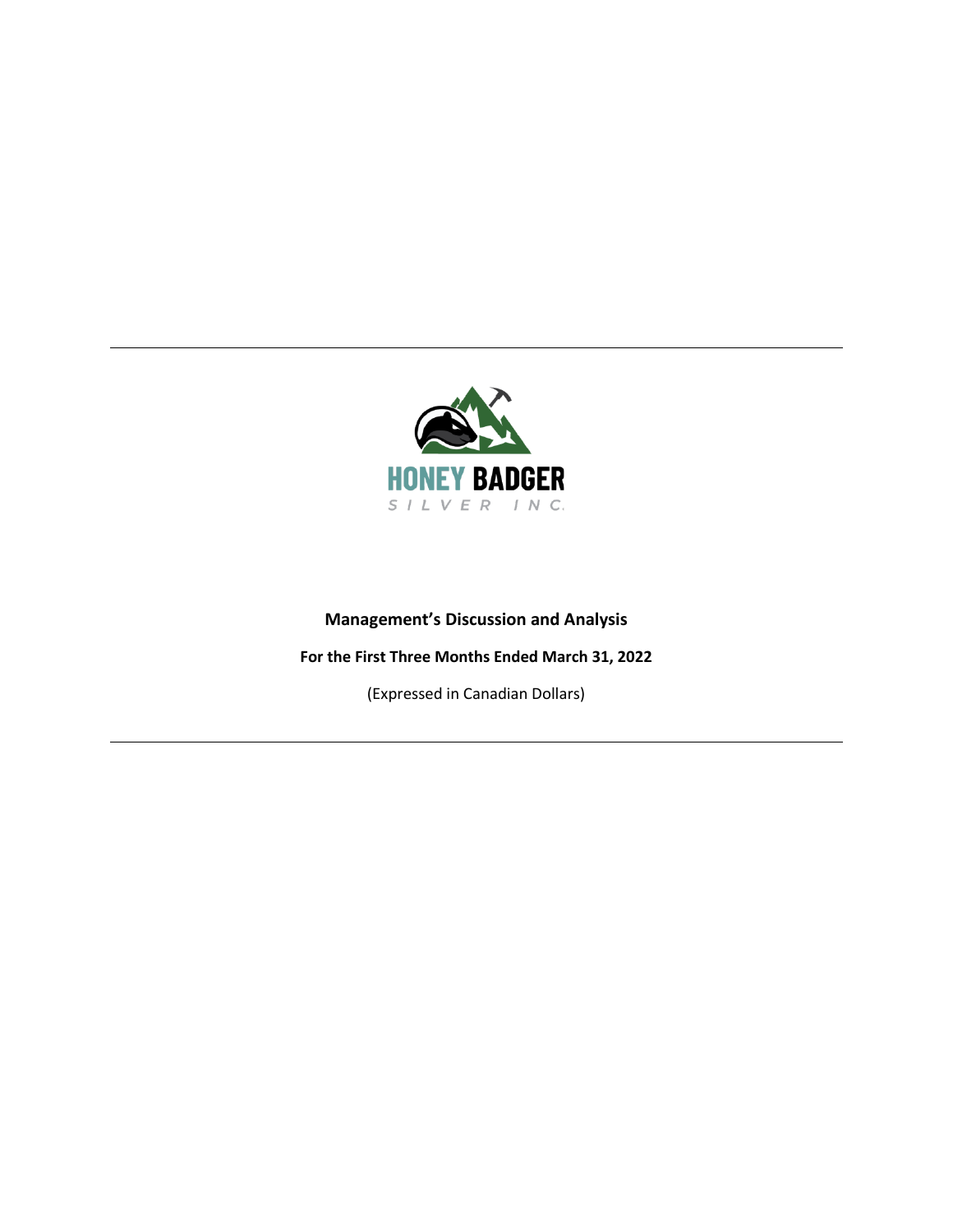#### **1.0 INTRODUCTION**

This Management's Discussion and Analysis ("MD&A") of the financial position and results of operations of Honey Badger Silver Inc. ("Honey Badger" or the "Company") has been prepared based on information available to the Company as at May 26, 2022, and should be read in conjunction with Honey Badger's condensed interim consolidated financial statements for the three months ended March 31, 2022 and 2021 (the "Interim Financial Statements") and the related notes thereto. The Interim Financial Statements and MD&A are expressed in Canadian dollars and have been prepared in accordance with International Financial Reporting Standards ("IFRS") as issued by the International Accounting Standards Board ("IASB") applicable to the preparation of interim financial statements. A copy of the Interim Financial Statements and other information are available on the Company's website at [www.honeybadgersilver.com](http://www.honeybadgersilver.com/) and on SEDAR a[t www.sedar.com.](about:blank)

### **2.0 CAUTIONARY NOTE REGARDING FORWARD-LOOKING INFORMATION**

Except for statements of historical fact relating to the Company, certain information contained in this MD&A constitutes "forward-looking information" under Canadian securities legislation. All statements, other than statements of historical fact, included herein including, without limitation, statements regarding the anticipated content, commencement, anticipated exploration program results, the ability to complete future financings, the ability to complete the required permitting, the ability to complete the exploration program and drilling, and the anticipated business plans and timing of future activities of the Company, are forward-looking statements. Although the Company believes that such statements are reasonable, it can give no assurance that such expectations will prove to be correct. Forward-looking statements are typically identified by words such as: believe, expect, anticipate, intend, estimate, postulate and similar expressions, or are those, which, by their nature, refer to future events. The Company cautions investors that any forward-looking statements by the Company are not guarantees of future results or performance, and that actual results may differ materially from those in forward looking statements as a result of various factors, including, but not limited to, the state of the financial markets for the Company's equity securities, the state of the commodity markets generally, variations in the nature, quality and quantity of any mineral deposits that may be located, variations in the market price of any mineral products the Company may produce or plan to produce, the inability of the Company to obtain any necessary permits, consents or authorizations required, including Toronto Stock Exchange Venture ("TSXV") acceptance, for its planned activities, the analytical results from surface trenching and sampling programs, including diamond drilling programs, the results of IP surveying, the inability of the Company to produce minerals from its properties successfully or profitably, to continue its projected growth, to raise the necessary capital or to be fully able to implement its business strategies, the potential impact of COVID-19 (coronavirus) on the Company's exploration program and on the Company's general business, operations and financial condition, and other risks and uncertainties. Readers are urged to access [www.sedar.com](http://www.sedar.com/) to review additional information about the Company, including the technical reports filed with respect to the Company's mineral properties interests. This document contains information with respect to adjacent or similar mineral properties interests in the Thunder Bay Silver District in respect of which the Company has no interest or rights to explore or mine. Readers are cautioned that the Company has no interest in or right to acquire any interest in any such adjacent properties, and that mineral deposits, and the results of any mining thereof, on adjacent or similar properties, are not indicative of mineral deposits on the Company's properties or any potential exploitation thereof.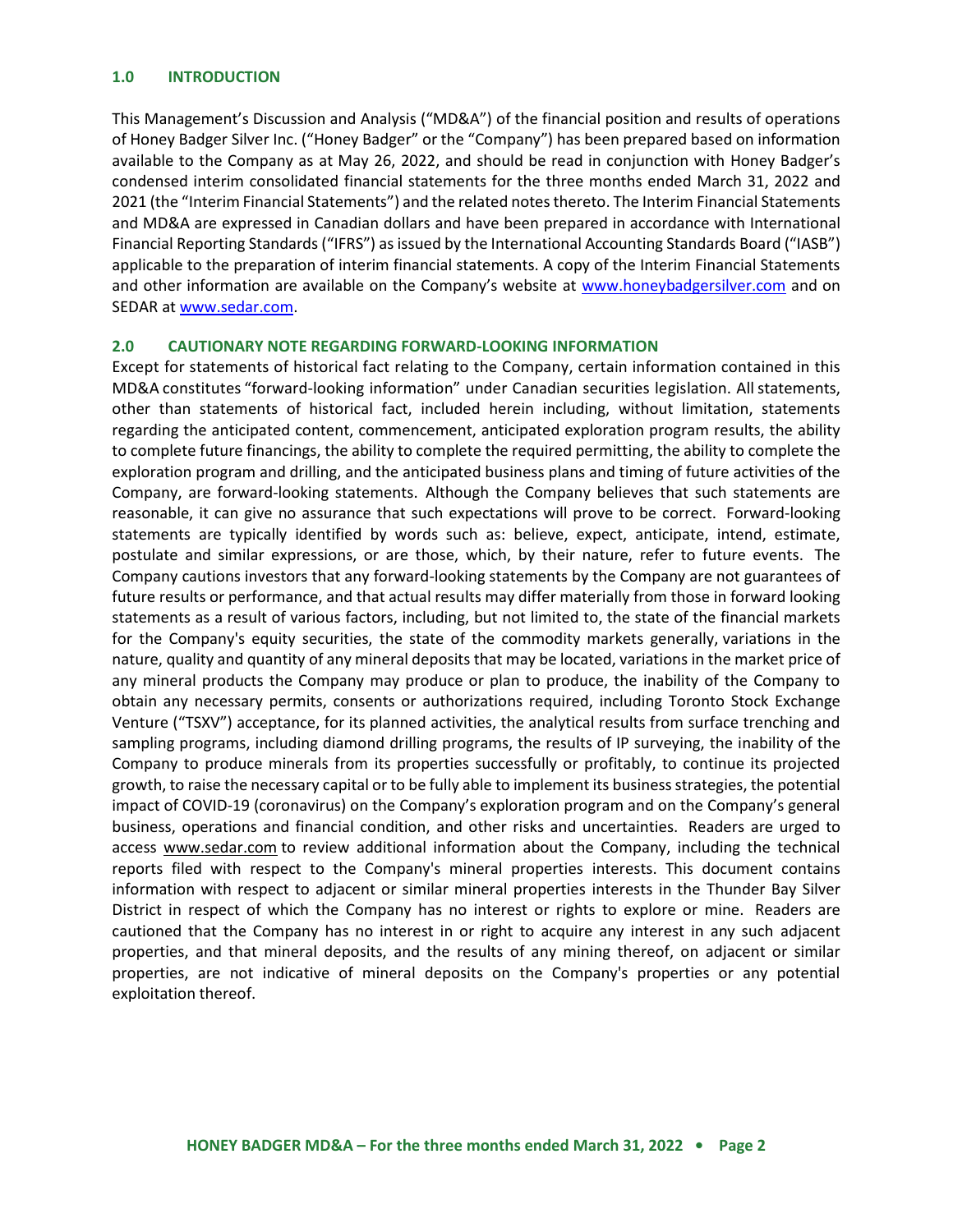#### **3.0 BACKGROUND**

#### **3.1 DIRECTORS, OFFICERS AND MANAGEMENT**

Chad Williams – Chairman, Director Brian Briggs – Independent Director W. Douglas Eaton - Independent Director John H. Hill - Independent Director Donna McLean – CFO Namrata Malhotra – Corporate Secretary Edmond Thorose – President

# **3.2 CORPORATE OFFICE** Ste. 2704 – 401 Bay St.

Toronto, ON M5H 2Y4

### **3.3 EXCHANGE LISTINGS**

Honey Badger is a publicly listed company, and its common shares are traded on the TSXV under the trading symbol "TUF" and on the OTCQB Market Exchange under the trading symbol "HBEIF".

### **3.4 CORPORATE INFORMATION**

Honey Badger was incorporated pursuant to the Business Corporations Act (Ontario) in 1992 and is engaged in the identification and acquisition of silver properties/assets in mining-friendly jurisdictions. Led by a highly experienced leadership and technical team, the Company's primary focus is on the acquisition, development, and integration of accretive transactions of silver ounces to build the Company's portfolio of assets.

Honey Badger's mineral properties are currently in the exploration stage. Honey Badger's continued operations are dependent upon the ability of the Company to finance: the exploration of its mineral properties, the possible expansion of its portfolio of assets and ongoing corporate costs. The Company has not yet determined whether any of its mineral properties contain mineralization that is economically recoverable. In consideration of future acquisitions, the company will conduct detailed due diligence as appropriate to determine the viability of any undertaking.

#### **4.0 MISSION, STRATEGY AND KEY DRIVERS**

#### *Mission*

Honey Badger's mission is to assemble a three-tiered portfolio of diversified silver assets at various stages of advancement:

- District scale, high-grade silver properties;
- Projects with existing silver resources/reserves;
- Cash flowing silver royalties and streams.

This portfolio approach to aggregating silver assets represents a new concept in modern silver investing and sets Honey Badger apart from the typical Canadian mineral exploration company.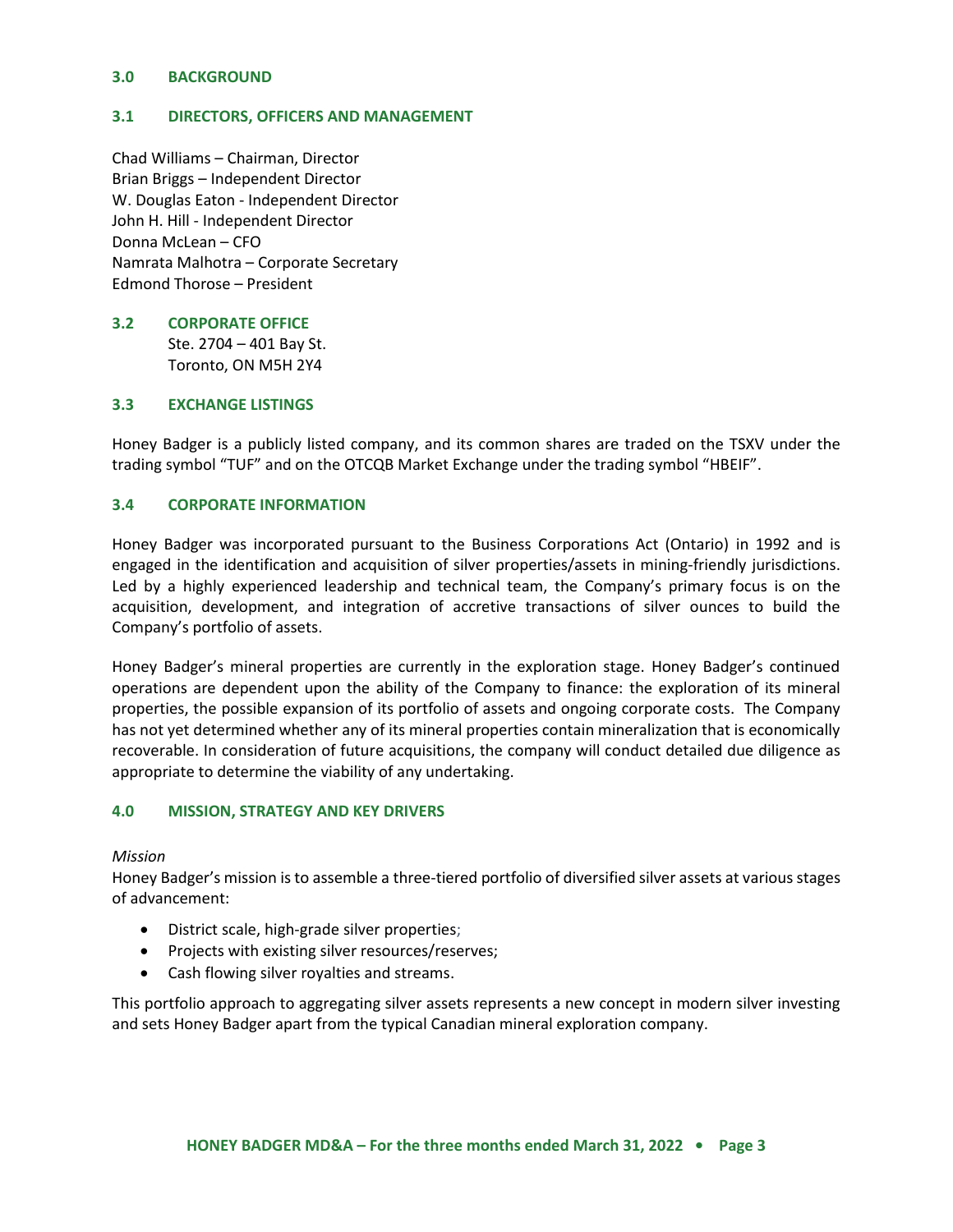# *Strategy*

The Company's strategy includes:

- ➢ Acquiring mineral properties and interests that strengthen Honey Badger's portfolio of silver assets;
- $\triangleright$  Creating value-accretive vehicles for by-product metals typically associated with silver, such as zinc and lead;
- $\triangleright$  Advancing the geological knowledge of its mineral properties through prudent work programs;
- $\triangleright$  Broadening the Company's participation in joint ventures to foster accretive acquisitions; and
- $\triangleright$  Sourcing and evaluating opportunities and interests in existing and prospective silver mining assets situated in mining-friendly jurisdictions in the Americas.

# *Key Performance Drivers*

- $\triangleright$  Highly prospective property holdings in the Yukon and Ontario's Thunder Bay Silver District, in proximity to past producing, high-grade silver mines; and
- $\triangleright$  Industry recognized Management and Board with a track record of shareholder value creation, having extensive network and technical expertise with the ability to source and evaluate high quality asset acquisition opportunities.

# *Why Silver? Honey Badger's Positive Outlook on the White Metal*

Honey Badger's Board and Management believe in the monetary and inflation-hedging attributes of silver: as a hard asset in a world of paper profits, digital trading and currency creation; a tangible hedge against global inflationary and portfolio management risk; and expansive applications in renewable energy and combatting climate change, including use in photovoltaic cells (the main constituents of solar panels), cell phone and 5G (5<sup>th</sup> generation mobile network) technology.

Besides being a physical asset, which cannot be hacked, erased or inflated away, silver is one of the most widely used commodities in the world today.Silver plays an integral role in technology, particularly in innovations critical to fostering a more environmentally friendly future.

Silver has served as a critical store of value and medium of exchange for millennia due to its fixed supply, broad adoption and safe haven qualities. While fiat currencies, such as the U.S. dollar, are widely used and offer price stability, they do not have a fixed supply and can be printed at the will of governments. An increasing money supply means that over the long-term, fiat currencies may lose purchasing power relative to inflation.

Many major asset classes are highly correlated, meaning that they tend to move in the same direction at the same time. This is because many assets, like stocks or real estate, tend to rise and fall with economic performance and investor sentiment. Silver's performance, on the other hand, works to offset and diversify a portfolio's proclivity to unilateral movements.

# **5.0 PERIOD HIGHLIGHTS**

# **5.1 TECHNICAL**

Over the past eighteen months, the Company has significantly expanded its portfolio of mineral properties in Ontario and the Yukon through a number of acquisition transactions and by map-staking. The Company currently holds mineral properties/interests in the Yukon, Ontario and Quebec (see section 6.1 – Exploration Properties) and continues to actively evaluate silver-based assets for potential acquisition.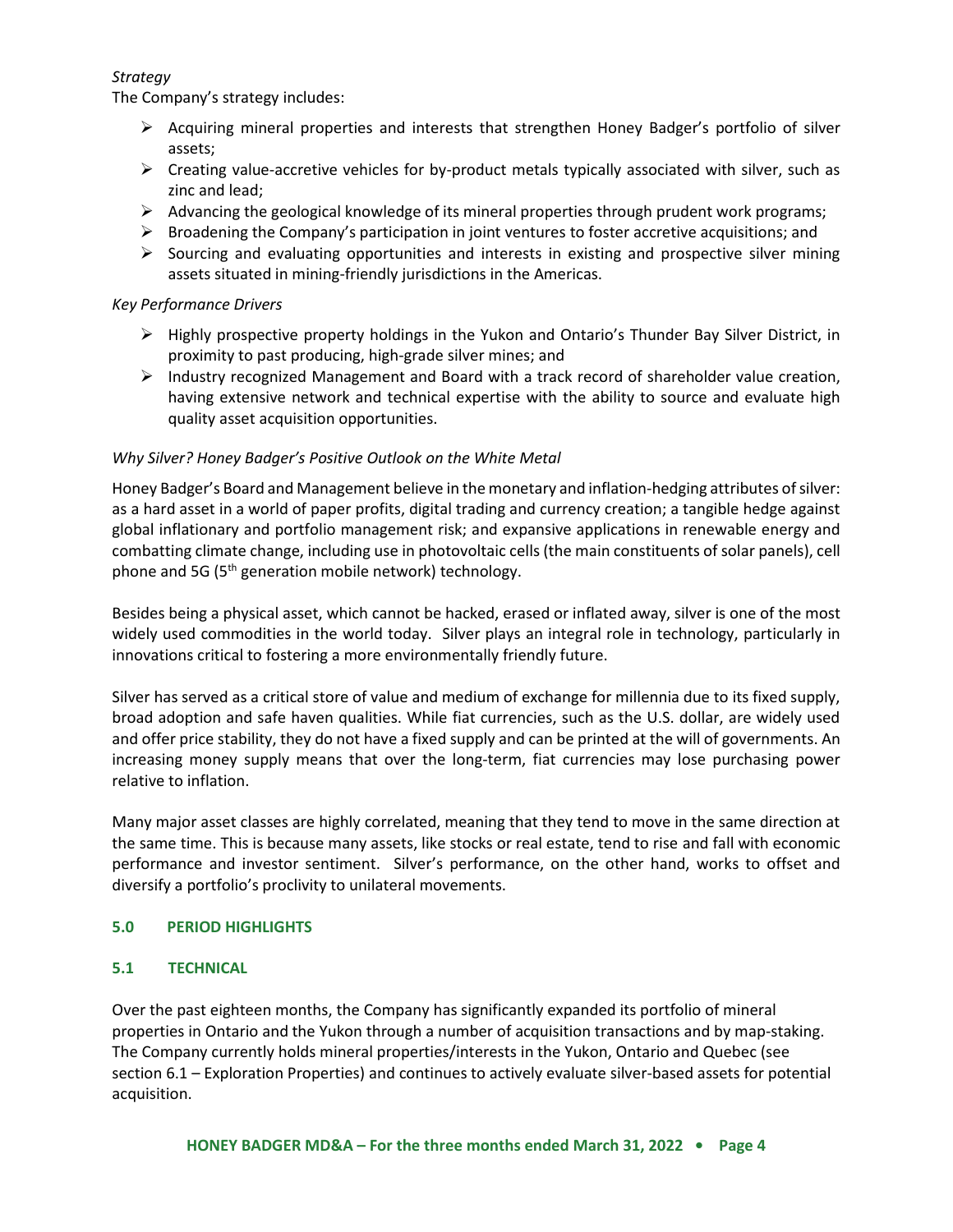- $\triangleright$  On March 29, 2022, the Company acquired a 100% interest in the Clear Lake deposit in the Whitehorse Mining District of the Yukon, for a total consideration of \$250,000 in cash, subject to a 1% net smelter return royalty ("NSR") on all metals other than silver;
- $\triangleright$  On April 10th, 2022, the Company elected to allow 433 claim cells covering 9,300 hectares of ground, on its Mink Silver Mountain property in the Thunder Bay Silver District, to lapse. These holdings were deemed to be of lower perspectivity given their distance to historical silver mines in the district and paucity of silver showings or prospects within them.

# **5.2 CORPORATE**

# **Financings/Equity Transactions**

- $\triangleright$  The Company continued to draw down on the funds raised by the two financings completed in fiscal 2021 in order to meet its financial obligations;
- $\triangleright$  The Company added to its portfolio with the acquisition of a 100% interest in the Clear Lake deposit in the Yukon; see Section 5.1;
- $\triangleright$  Management held its Annual General Meeting of Shareholders on January 18, 2022 and all items of business were approved and/or adopted; and
- $\triangleright$  Management continues to identify and evaluate potential acquisition assets.

# **6.0 RESULTS OF OPERATIONS**

# **6.1 TECHNICAL PERFORMANCE AND 2021 WORK PROGRAM**

The Company has been pursuing a two-pronged approach to providing its shareholders with added exposure to silver, on an accretive per-share basis, chiefly by:

- Advancing its existing project(s) with highly-focused work programs designed to build upon previous campaigns with the aim of refining exploration models and finding additional silver resources; and
- Acquiring new assets in silver-rich districts in Canada and abroad. Well over 100 such targets appropriate in scale and scope for the Company at the current time - are being reviewed in detail.

In July 2021, the Company engaged Archer, Cathro & Associates (1981) Limited ("Archer Cathro") to oversee a Phase 1 work program on its 100%-owned, 5,690-hectare Plata Silver Property ("Plata") located in east-central Yukon.

Plata lies within the Tintina Gold Belt and displays numerous similarities to the world-class Keno Hill Mining Camp, Canada's second largest primary producer of silver, located 165 km west of the Plata. Keno Hill produced more than 200 million ounces of silver at an average grade of 44 ounces per ton (oz/t) of silver from approximately thirty-five vein deposits between 1913 and 1989<sup>(1)</sup>.

The Plata property hosts 32 hard rock showings that have seen minimal past exploration as well as eight strong multi-element soil anomalies suggesting additional zones along trend that have seen little to no follow-up work, which offer excellent potential for new discoveries.

The primary objective of the planned Phase 1 work program was to complete detailed mapping and rock and channel sampling at a number of priority target zones at Plata in order to better understand structural

<sup>1</sup> Cathro, R.C., 2006, Great Mining Camps of Canada 1. The History and Geology of the Keno Hill Silver Camp, Yukon Territory; Geoscience Canada, Vol.33, No.3, pp103-134.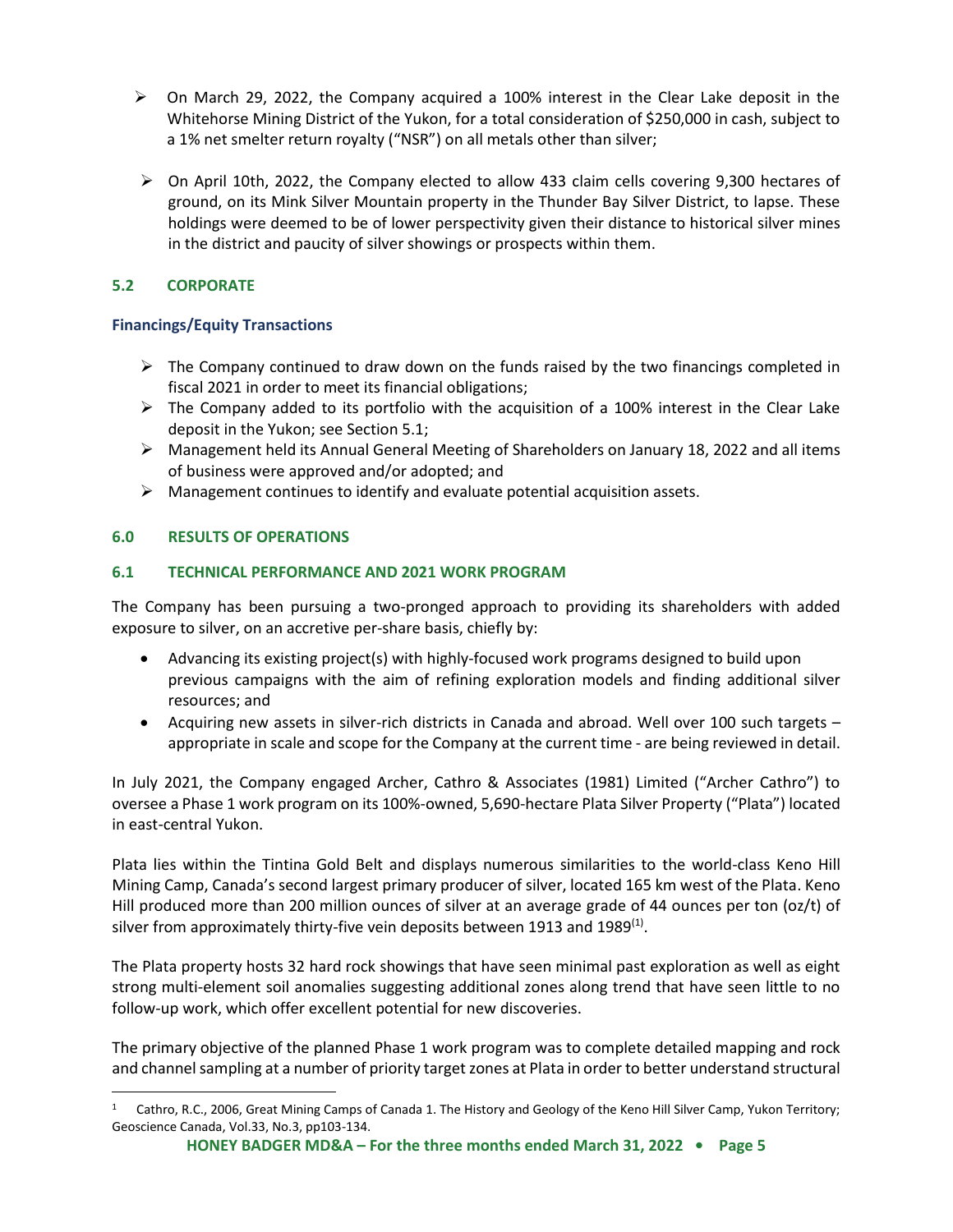controls of silver mineralization. The secondary objective of the Phase 1 program was to better define the full extent of mineralization at Plata. W. Douglas Eaton, director of Honey Badger was a minority shareholder of Archer Cathro at December 31, 2021, but has since retired from that firm.

In three news releases published on December 13, 2021, January 18, 2022, and February 9, 2022, the Company published the results from the Plata Phase 1 work program as assays were received from the laboratory. These results confirmed the presence of Keno Hill-style high-grade silver including:

- 16,887 g/t silver and 67.99% lead from a rock sample (float) at the P1 Zone, 4,300 g/t silver, 22.00% zinc and 46.40% lead over 1.0 metre from a channel sample at the P2 Zone and 2,720 g/t silver, 72.63% lead from a rock sample (outcrop) at the P26 Zone associated with Type I veins;
- $\bullet$  4,500 g/t silver, 7.26 g/t gold and 24.13% lead over 0.85 metres from the Aho Zone, which extends over 800 metres along strike, associated with Type II veins;
- 5,190 g/t silver, 4.24 g/t gold, 24.4% lead and 3.62% zinc- obtained from composite grab samples from approximately 90 historical ore bags stored on the property.

On March 10, 2022, the Company announced it had engaged Archer Cathro to complete a comprehensive 3D geological modeling study to develop and refine targets at Plata. The 3D geological modeling study will incorporate historical drilling and channel sampling data, as well as soil geochemistry data and information derived from several iterations of geological and structural mapping conducted on the property. The objective of the program will be to obtain an improved understanding of structural and lithological controls on mineralization and identify and prioritize areas for follow-up work and drilling.

On May 16, 2022, the Company received a 10-year Class 3 Quartz Mining Land Use Approval ("Land Use Approval") from the Yukon Government for the exploration of Plata.

**6.2 EXPLORATION PROPERTIES** Honey Badger has mineral property interests in the Yukon, Ontario and Quebec, Canada.

|                         |                           | <b>Number of</b> | Area       |
|-------------------------|---------------------------|------------------|------------|
| <b>Project/Property</b> | <b>Province/Territory</b> | <b>Claims</b>    | (Hectares) |
| Plata                   | Yukon                     | 281              | 5,690 Ha   |
| Groundhog               | Yukon                     | 217              | 4,200 Ha   |
| Hy Project              | Yukon                     | 348              | 7,160 Ha   |
| Clear Lake              | Yukon                     | 121              | 2,479 Ha   |
| <b>Thunder Bay</b>      | Ontario                   | 628              | 12,852 Ha  |
| LG Project              | Quebec                    | 55               | 2,800 Ha   |

# **YUKON SILVER PROPERTIES, the Yukon**

a) On June 4, 2021, the Company acquired 100% of Strategic Metals' right, title and interest in three advanced silver-focused properties located in southeast and south-central Yukon, Canada. The properties, comprised of Plata, Groundhog, and Hy, are located near major historical silver camps or workings. In consideration for the properties, Honey Badger issued 34,804,718 common shares to Strategic Metals valued at \$4,524,613.

# (i) *Plata*

Plata lies within the Tintina Gold Belt and displays many similarities to the Keno Hill Silver Camp located about 165 km to the west. The Keno Hill Silver Camp is Canada's second largest primary producer of silver with production from approximately thirty-five vein deposits between 1913 and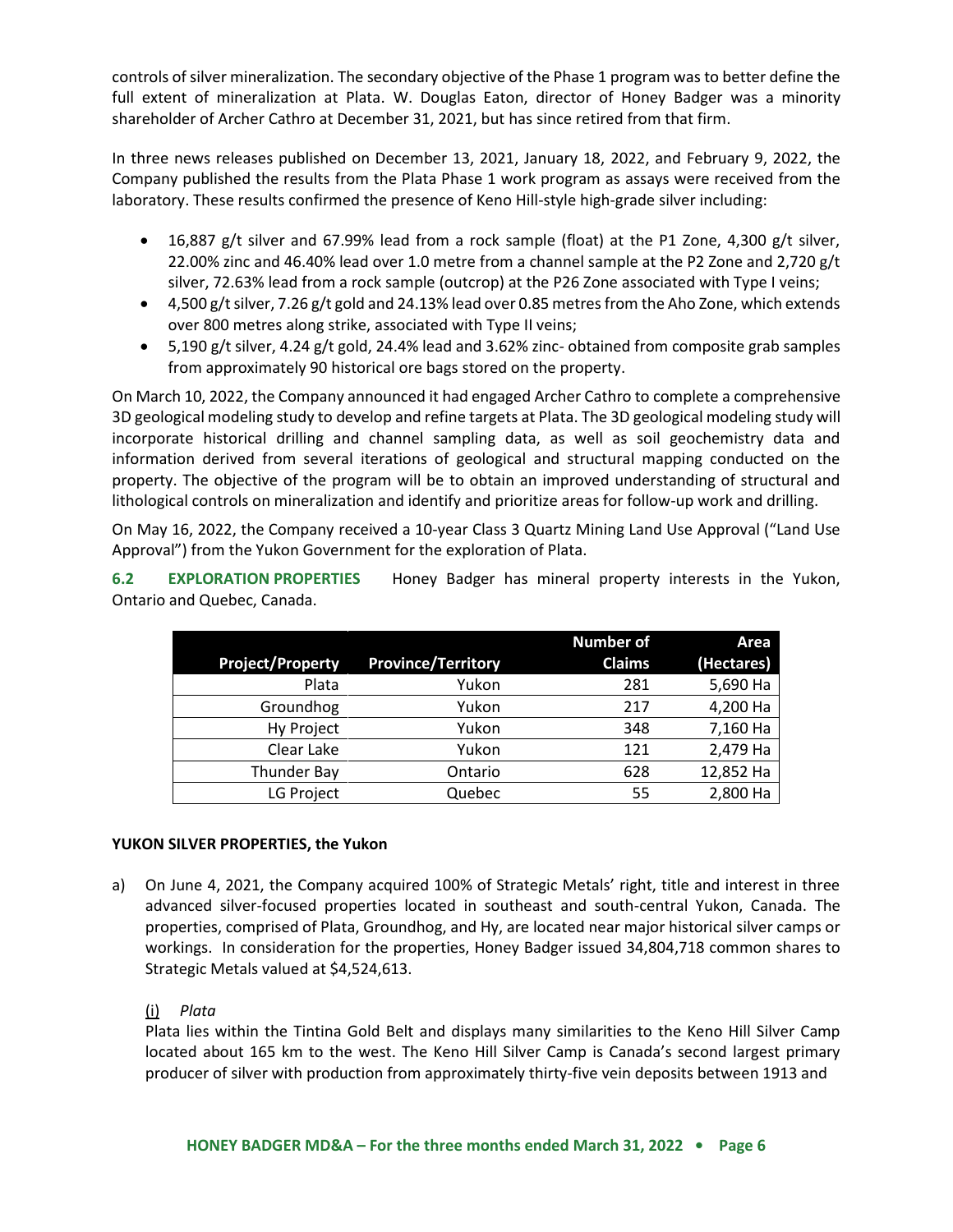1989. A reported 2,041 tonnes of hand sorted material were shipped from high grade veins on the Plata property to a smelter, yielding about 9,020 kg (290,000 ounces) of silver; this equates to a recovered silver grade of approximately 4,420 grams per tonne (g/t) silver<sup>(2)</sup>.

# (ii) *Groundhog*

Silver mineralization was first discovered in the road-accessible Groundhog area in 1956. Since that time over one hundred showings have been discovered in the district by various operators. One of these showings was bulk sampled in 1988 and 1995. This work resulted in the removal of 52.5 tonnes grading approximately 3,800 g/t silver. A rock sample from the property returned 11,663.5 g/t silver (3) .

(iii) *Hy*

The road accessible Hy property covers many silver occurrences that were first discovered on the property in 1964. Three mineralized zones were the primary focus of past exploration with the areas between them essentially unexplored. Bulldozer stripping and trenching returned 684.0 g/t silver, 9.20% zinc and 11.01% lead over 1.83 metres from a chip sample at Showing A and 370.3 g/t silver, 8.22% lead and 14.01% zinc over 3.20 metres from a chip sample collected from the Hillside Showing $^{(4)}$ .

### b) Clear Lake

On March 29, 2022, the Company acquired a 100% interest in the Clear Lake deposit in the Whitehorse Mining District of the Yukon, for a total consideration of \$250,000 in cash, subject to a 1% net smelter return royalty ("NSR") on all metals other than silver. The Clear Lake deposit hosts a historical NI 43-101 Inferred Resource prepared by SRK for Copper Ridge Exploration<sup>(5)(6)</sup>, of 7.76 million tonnes grading 22 grams per tonne silver, 7.6% zinc and 1.08% lead, containing 5.5 million ounces of silver, 1.4 billion pounds of zinc and 185 million pounds of lead.

# **THUNDER BAY PROPERTIES, Ontario**

a) Thunder Bay Silver & Cobalt Corp.

Honey Badger controls approximately 12,852 hectares of ground in the Thunder Bay Silver District, which historically has produced 4.7 million ounces of silver from over a dozen past-producing high-grade silver mines<sup>(7)</sup>. Six claims are subject to a 2.5% net smelter royalty ("NSR") which may be reduced to a 1.0% NSR in exchange for a \$1,500,000 cash payment. Beaver Silver Property

<sup>&</sup>lt;sup>2</sup> Assessment Report Describing Diamond Drilling, Excavator Trenching, Geophysical Surveys, Geochemical Sampling, Prospecting and Water Surveys, at the Plata Project, prepared by Archer, Cathro & Associates (1981) Limited for ROCKHAVEN RESOURCES LTD. M. Turner, B.Sc., May 2009

<sup>&</sup>lt;sup>3</sup> Assessment Report Describing Geological Mapping, Prospecting, Hand Trenching and Geochemical Sampling,

at the Groundhog Property, prepared by Archer, Cathro & Associates (1981) Limited for ROCKHAVEN RESOURCES LTD., M. Kammerer, M. Turner, B.Sc., May 2010

<sup>4</sup> Assessment Report Describing Geochemical Sampling, Prospecting, Geological Mapping and Ground Surveys, at the Hy Property, prepared by Archer, Cathro & Associates (1981) Limited for STRATEGIC METALS LTD. A. Mitchell, B.Sc., GIT, November 2015

<sup>5</sup> Clear Lake Lead-Zinc-Silver Deposit, Yukon, Prepared by SRK Consulting for Copper Ridge Exploration Inc., February 2010, Authors Gilles Arseneau, Ph.D., P. Geo., Donald G. MacIntyre, Ph.D., P. Eng., Reviewed by Gordon Doerksen, P. Eng

<sup>6</sup> The foregoing resource estimate is historical in nature. The historical estimate was not prepared by the Company. The Company considers the 2010 historical estimate to be relevant and reliable given the high quality of the historical estimate completed and the fact that the estimate was prepared in accordance with NI 43-101. The Company has not independently verified the resource estimate, and therefore, it cannot be relied upon as a current mineral resource for the Company.

<sup>7</sup> J. M. Franklin, S. A. Kissin, M. C. Smyk, and S. D. Scott. Silver deposits associated with the Proterozoic rocks of the Thunder Bay District, Ontario. Canadian Journal of Earth Sciences. 23(10): 1576-1591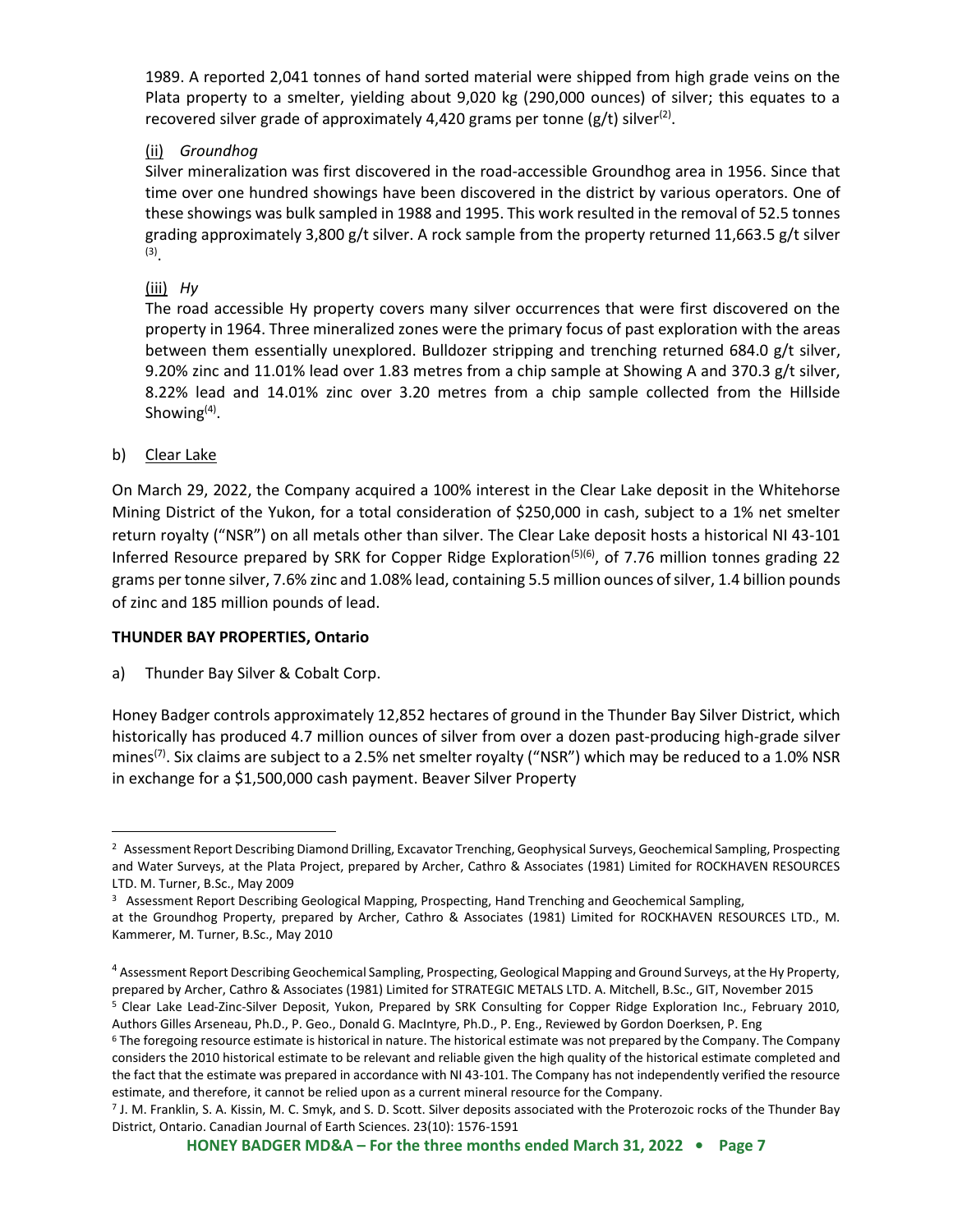On July 19, 2018, the Company entered into an option agreement to acquire up to a 100% interest in the Beaver Silver Property from Cairngorm Mines Ltd. Under the terms of the option agreement, the Company may exercise the option over a three-year period, by a) making cash payments totaling \$75,000, b) incurring exploration expenditures of \$750,000 over the option period and by c) issuing common shares with a market value of \$410,000 over the option period. Once the three conditions are met, the Optionor shall be granted a 2% NSR which may be repurchased by the Company for \$1,000,000. The Company is currently in default under the terms of the agreement. However, negotiations continue to enter into a new option agreement.

# **LG DIAMOND PROPERTY, Quebec**

Since December 2015, the Company has held the LG Diamond Project located in the James Bay Region of Quebec. Consideration for the project included 10,000,000 common shares at a fair value of \$0.01 each and granted a 2% NSR to the vendor. One half, or 1%, of the NSR can be bought back for \$1,000,000 and the remaining 1% for \$2,000,000. While these claims are in good standing, Honey Badger continues to focus on its Yukon and Thunder Bay properties.

# **6.3 EXPLORATION AND EVALUATION EXPENDITURES**

Pursuant to the Company's accounting policy for exploration and evaluation expenditures, Honey Badger expenses all costs relating to the acquisition and exploration of mineral claims. Such costs include but are not limited to acquisition, claims management, geological consulting, geophysical studies, exploratory drilling and sampling costs.

During the quarter March 31, 2022, the technical team focused on a) completing the acquisition of Clear Lake, b) reviewing Honey Badger's properties and claims to ensure that the assets remain in good standing, c) finalizing technical programs planned for the balance of 2022 and d) the identification and evaluation of potential acquisitions. The Company incurred a total of \$83,856 of exploration and evaluation expenditures for field program fees and expenses, consulting fees and claims management costs. See above and note 6 in the Interim Financial Statements.

# **7.0 FINANCIAL PERFORMANCE**

# **7.1 SELECTED PERIOD FINANCIAL INFORMATION**

| For the three months ended March 31,                        | 2022 (\$)   | 2021(5)     |
|-------------------------------------------------------------|-------------|-------------|
| <b>Statement of Loss and Comprehensive Loss</b>             |             |             |
| Exploration expenditures - program                          | 83,856      | 18,579      |
| Exploration expenditures - acquisition costs                | 250,000     |             |
| General and administrative ("G&A") and business development | 251,177     | 215,571     |
| Share-based compensation                                    | 52,782      | 673,991     |
| Other (income) loss items                                   | (3,950)     | 179,326     |
| Net (loss) and comprehensive loss                           | (633, 865)  | (1,087,467) |
| Basic loss per share                                        | \$(0.00)    | \$(0.00)    |
| Weighted average shares outstanding                         | 177,688,641 | 101,712,311 |
|                                                             |             |             |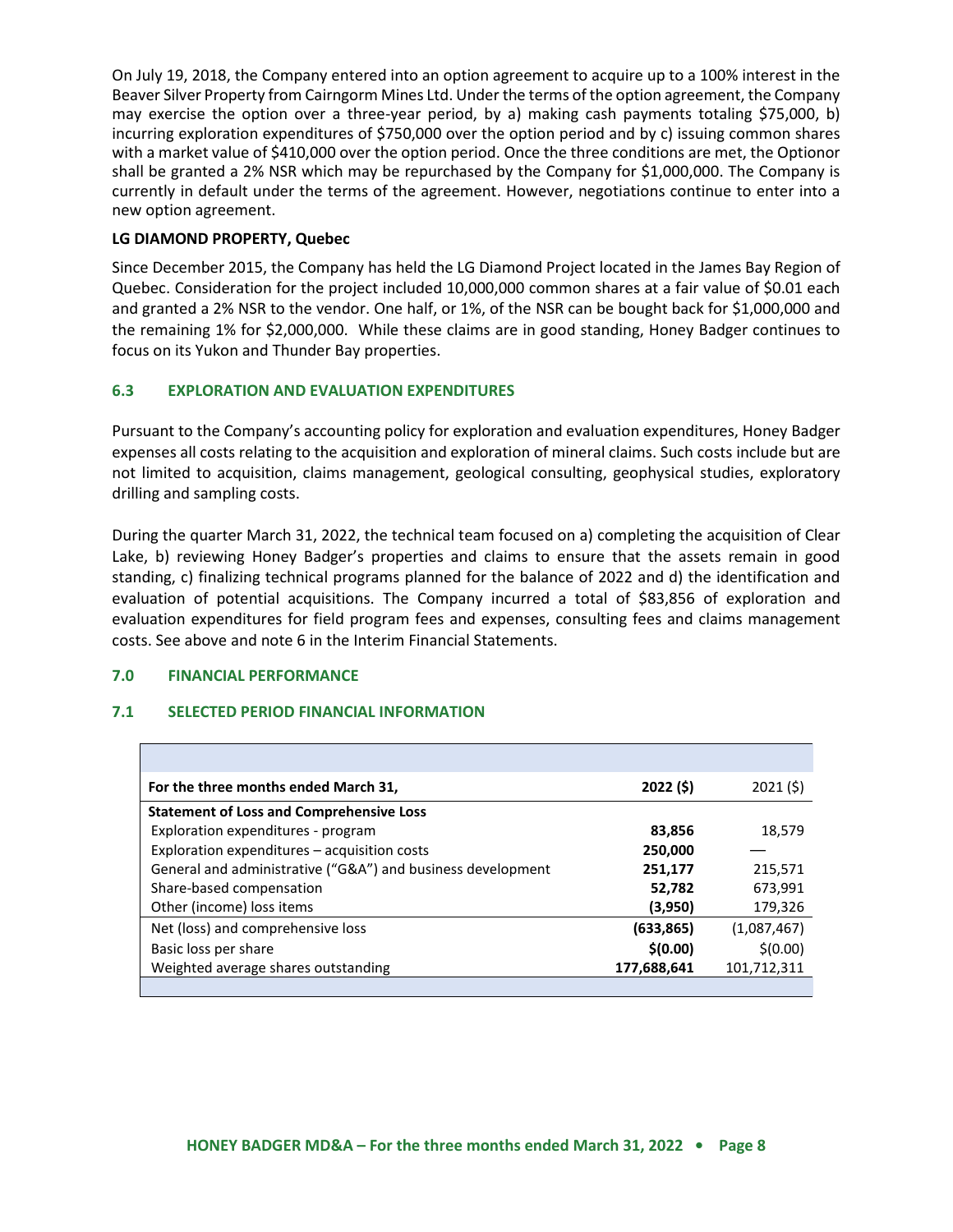| As at                                  | March 31,    | December 31,   |
|----------------------------------------|--------------|----------------|
|                                        | 2022         | 2021           |
| <b>Statement of Financial Position</b> |              |                |
| Cash and cash equivalents              | 1,447,860    | 2,143,956      |
| Total assets                           | 1,641,894    | 2,441,037      |
| <b>Total liabilities</b>               | 465.413      | 683,473        |
| Shareholders' equity (deficiency)      | 1,176,481    | 1,757,564      |
| Accumulated deficit                    | (21,002,372) | (20, 368, 507) |

# **7.2 QUARTERLY RESULTS**

r

|                                        | 2022      |             | 2021         |             |
|----------------------------------------|-----------|-------------|--------------|-------------|
|                                        | March 31  | December 31 | September 30 | June 30     |
| <b>Statement of Loss</b>               | Ś         | Ś           |              |             |
| <b>Exploration expenditures</b>        | 333,856   | 147,720     | 172,350      | 4,563,491   |
| G&A                                    | 251,177   | 458,416     | 236,801      | 322,980     |
| Share-based compensation               | 52,782    | 166,182     | 21,716       |             |
| Other (income) loss items              | (3,950)   | 20,822      | (48,252)     | 96,885      |
| Net loss and comprehensive loss        | (633,865) | (793, 140)  | (382, 615)   | (4,983,356) |
| Basic and diluted loss per share (1)   | (0.00)    | (0.00)      | (0.00)       | (0.06)      |
| <b>Statement of Financial Position</b> | S         |             | Ś            |             |
| Cash & cash equivalents                | 1,447,860 | 2,143,956   | 2,625,178    | 2,748,622   |
| Total assets                           | 1,641,894 | 2,441,037   | 2,926,517    | 3,056,703   |
| <b>Total liabilities</b>               | 465,413   | 683,473     | 597,496      | 581,338     |
| Shareholders' equity (deficiency)      | 1,176,481 | 1,757,564   | 2,329,021    | 2,475,365   |

|                                        | 2021        |             | 2020         |            |
|----------------------------------------|-------------|-------------|--------------|------------|
|                                        | March 31    | December 31 | September 30 | June 30    |
| <b>Statement of Loss</b>               | Ś           |             |              |            |
| <b>Exploration expenditures</b>        | 18,579      | 549         | 4,785        | 26,519     |
| G&A                                    | 215,571     | 322,479     | 192,611      | 94,197     |
| Share-based compensation               | 673,991     |             | 225,000      |            |
| Other (income) expense items           | 179,326     | (421,953)   | (7, 149)     | (121, 961) |
| Net loss (earnings)                    | (1,087,467) | 98,925      | (414,247)    | (1, 245)   |
| Basic and diluted loss per share (1)   | 0.00        | 0.00        | (0.00)       | (0.00)     |
|                                        |             |             |              |            |
| <b>Statement of Financial Position</b> |             |             |              |            |
| Cash & cash equivalents                | 3,057,458   | 235,650     | 537,066      | 40,704     |
| Total assets                           | 3,441,105   | 728,209     | 583,136      | 233,785    |
| <b>Total liabilities</b>               | 488,379     | 408,322     | 447,506      | 405,765    |
| Shareholders' equity                   | 2,952,726   | 319,887     | 135,630      | (171,979)  |

 $(1)$  Net loss per share on a diluted basis is the same as basic net loss per share as all factors which were considered in the calculation are anti-dilutive.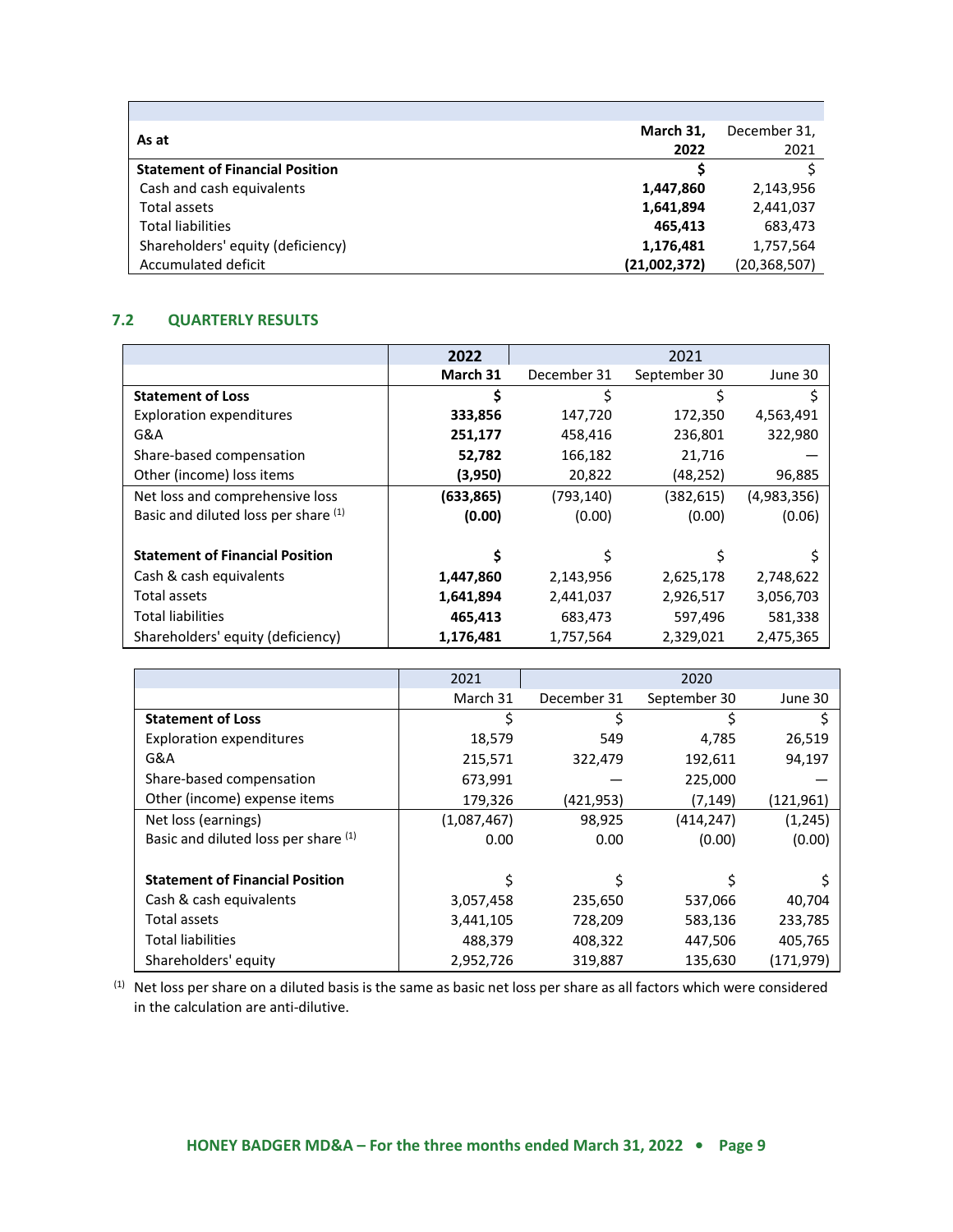# **Quarter ended March 31, 2022 (the "Reporting Period") compared to March 31, 2021**

Fiscal 2021 was a year of redirection and growth. One year later, the Company has completed two equity financings and made several acquisitions. In the Reporting Period, excluding share-based compensation, the Company realized a loss of \$585,033 (2021 - \$234,150). The current quarter expenses were comprised of regular operating costs of \$335,033 and the purchase of Clear Lake for \$250,000. Management fees were higher in Q1/2021 because severance payments were paid out to the former CEO and CFO. Investor relations and business development costs were significantly higher in Q1/2022 as independent consultants have been retained to provide leads for potential M&A acquisitions and Management attended several virtual and in person conferences to heighten the market awareness of the Company. Regulatory fees are higher in Q1/2022 (62%) due to the full fees charged for the OTCQB annual fees and an increase in the annual TSXV and SEDAR filing fees which rose year-over-year after the share capital increased from the 2021 financings. The OTCQB listing did not occur until late 2021. G&A remained relatively constant at \$4,000 per month. Included in \$83,856 of E&E are technical consulting fees for Plata and claims related fees for Yukon and Thunder Bay properties. As the Company incurs eligible CEE expenditures, the flow-through deferred liability gets derecognized and the Company records a gain on the statement of loss. In Q1/2022, sufficient CEE expenditures were made to trigger a \$19,913 gain. At March 31, 2022 the liability has been reduced to \$7,537. With an additional \$22,607 of CEE incurred in the remainder of 2022, the obligation to the flow-through subscribers will be satisfied. There were no new stock options granted in Q1/2022 so the share-based compensation recorded resulted only from the amortization of options vesting during the period. Conversely, a large option grant in Q1/2021 resulted in a significant expense of \$673,991 being recorded as share-based compensation in that period. Finally, \$16,307 was recorded as a holding loss on marketable securities in Q1/2022 with the reevaluation of a portfolio investment. In the same period in 2021, a much higher holding loss of \$179,376 was recognized.

Although most of the Company's corporate costs are somewhat fixed in nature, Management continues to conserve cash wherever possible.

# **7.3 CASH FLOW ANALYSIS**

Cash flow (used in)/provided by for the three months ended March 31, 2022 and 2021 was as follows:

| Three months ended March 31,                     | 2022        | 2021        |
|--------------------------------------------------|-------------|-------------|
| Net cash (used in) provided by:                  |             |             |
| Operating activities                             | \$(696,097) | \$(224,507) |
| <b>Financing activities</b>                      |             | 3,046,315   |
| Increase (decrease) in cash and cash equivalents | (696,097)   | (2,821,808) |
| Cash and cash equivalents, beginning of period   | 2,143,956   | 235,650     |
| Cash and cash equivalents, end of period         | \$1,447,859 | \$3,057,458 |

Net cash used in operating activities during the three months ended March 31, 2022 was \$696,097 which was partially funded by the successful HD and FT financings completed in 2021. In Q1/2022, a total of \$3,046,315 was added to treasury from a \$3,000,000 non-brokered HD financing, completed in March 2021, and the exercise of 313,250 warrants and 650,000 stock options. There was no financing or investing activity in Q1/2022. Management has no definite plans to conduct a new equity financing as raising additional funds in the current junior mining markets would be very challenging. However, it would not be unthinkable to do so if the right asset for purchase became available.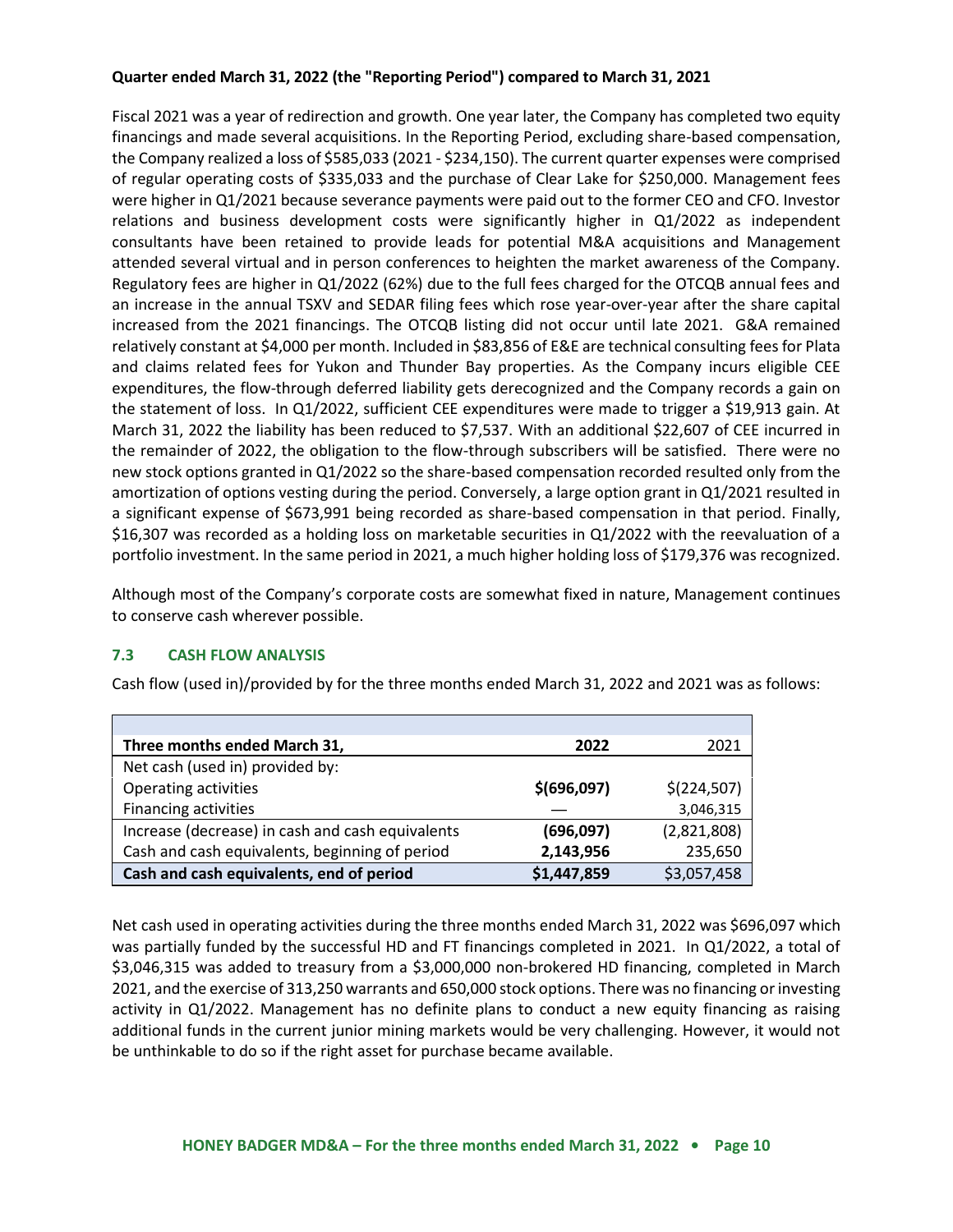#### **8.0 RELATED PARTY TRANSACTIONS AND KEY MANAGEMENT COMPENSATION**

#### **i. Related Party Transactions**

Related parties as defined by IAS 24 - *Related Party Disclosures*include members of the Board of Directors, key management personnel, and any companies controlled by these individuals. Key management personnel include those persons having authority and responsibility for planning, directing, and controlling activities of the Company being directors and executive management, comprising of the Chief Executive Officer and the Chief Financial Officer.

- i. During the three months ended March 31, 2022, and 2021, the Company entered the following transactions with related parties:
- a) A corporation controlled by an Executive officer received cash compensation of \$75,000 (2021 -\$55,000).
- b) A company of which a director is a minority interest shareholder, billed the Company \$39,213 (2021 - \$nil) for technical fees and expenses.
- c) Commencing February 2021, the Company retained Grove Corporate Services Ltd. ("Grove") to provide accounting, governance and administrative services, including that provided by a new Chief Financial Officer ("CFO") and Corporate Secretary. Grove charges the Company \$7,000 per month plus HST for the services and charged a total of \$21,000 (2021 - \$14,000) to the Company, for services rendered in the reporting period.
- d) On June 4, 2021, the Company acquired 100% of right, title and interest in three advanced silverfocused properties located in southeast and south-central Yukon, Canada, from Strategic Metals Ltd. ("Strategic Metals"). A director of the Company is also Chief Executive Officer, President, and a director of Strategic Metals. He joined the Company's board of directors after the purchase transaction was completed.
- ii. Compensation for key management personnel of the Company was as follows:

| Three months ended March 31,            | 2022      | 2021      |
|-----------------------------------------|-----------|-----------|
| Management fees <sup>(1)</sup>          | \$125,500 | \$131,600 |
| Share-based compensation <sup>(2)</sup> | 43,888    | 514,107   |
|                                         | \$169,388 | \$645,707 |

 $(1)$  Included in salaries, consulting fees and compensation allocation to exploration expenditures.

 $(2)$  Represents the FV expense of the stock options that vested during the period, to Key Management. No new options were granted during the period.

At March 31, 2022, a total of \$83,935 (2021 -\$57,785) is included in accounts payable for unpaid management and consulting fees and E&E. These transactions were conducted in the normal course of operations.

Directors do not receive cash compensation but may be eligible for stock option grants as the Plan allows.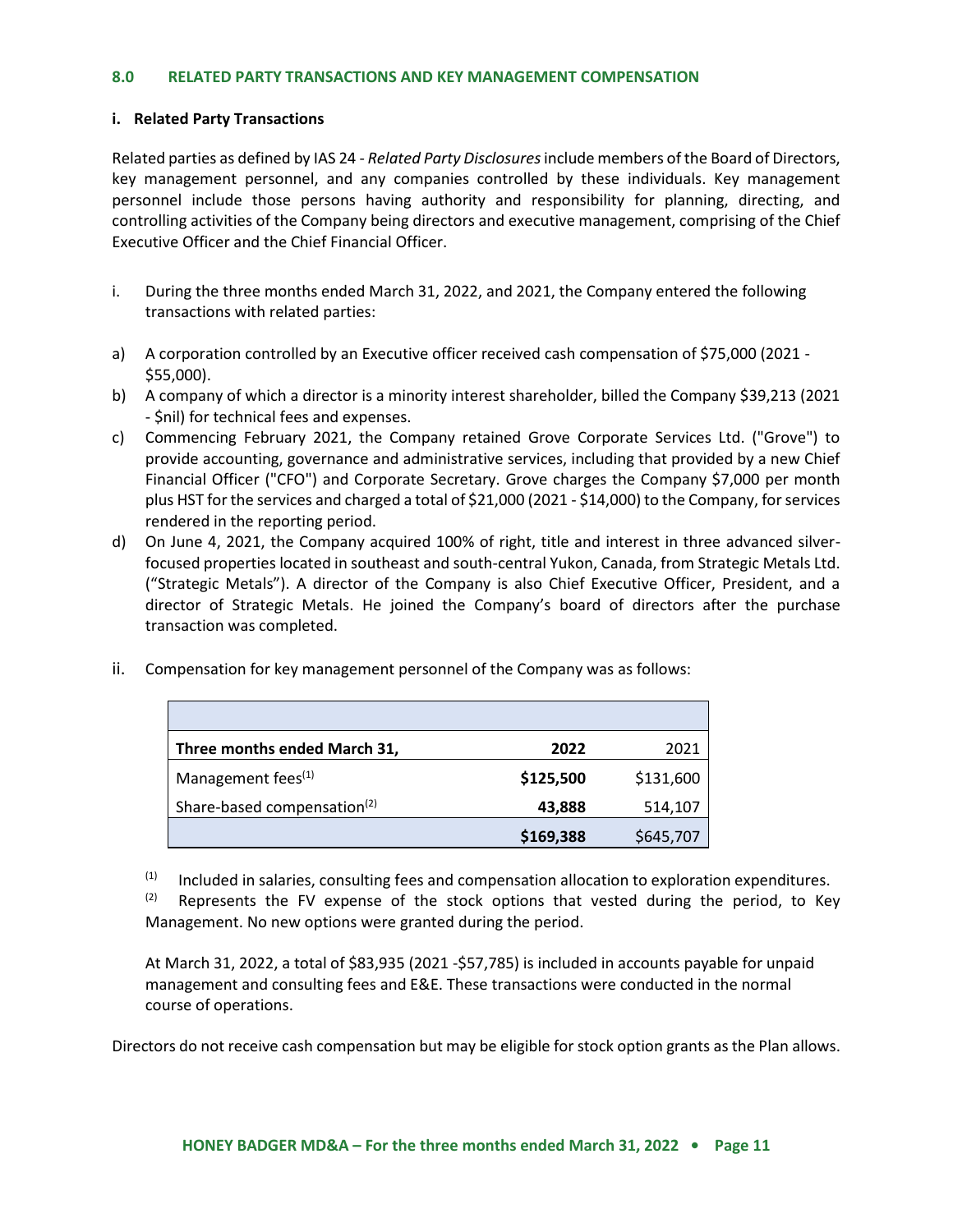#### **9.0 LIQUIDITY AND CAPITAL MANAGEMENT**

The Company monitors its capital structure and makes adjustments to it according to market conditions in an effort to meet its objectives given the current outlook of the business and industry in general. The Company may manage its capital structure by issuing new shares, adjusting capital spending, or disposing of assets. The capital structure is reviewed by management and the Board of Directors on an ongoing basis.

The Company's ability to continue to carry out its planned exploration activities is uncertain and dependent upon securing additional financing. As of December 31, 2021, Management believes the Company is well funded to complete its planned exploration and evaluation activities during the year however depending on exploration results and any successful acquisitions of additional assets, the Company may seek additional funding through equity or debt financings.

The Company considers its capital to be comprised of share capital, warrants, contributed surplus and accumulated deficit, which at March 31, 2022 was \$1,176,481 (December 31, 2021 - \$1,757,564).

The Company manages capital through its financial and operational forecasting processes. The Company reviews its working capital and forecasts its future cash flows based on operating expenditures, and other investing and financing activities. The forecast is updated based on activities related to its mineral properties. The Company's capital management objectives, policies and processes have remained significantly unchanged during the three months ended March 31, 2022 and 2021.

# **10.0 FINANCIAL INSTRUMENTS AND RISK MANAGEMENT**

**Financial Instruments** – *see note 13 in the Interim Financial Statements.* 

The Company's activities expose it to a variety of financial risks: credit risk, liquidity risk and market risk (including interest rate, foreign currency risk and price risk).

Risk management is carried out by the Company's management team with oversight of these risks by the Company's Board of Directors.

# (i) Credit risk

The Company's credit risk is the risk of counterparty default on cash and cash equivalents held on deposit with financial institutions. The Company manages this risk by ensuring that deposits are only held with first tier Canadian banks and financial institutions. The Company's receivables related to sales taxes have negligible counterparty default risk. The Company's receivables related to companies related by common management are subject to counterparty default risk.

# (ii) Liquidity risk

The Company's liquidity risk is the risk that Company has insufficient funds to settle its contractual financial liabilities. The Company manages this risk by ensuring sufficient funds are available as contractual cash flows become due.

The Company's approach to managing liquidity risk is to ensure that it will have sufficient liquidity to meet liabilities when due. At March 31, 2022, the Company had a cash balance of \$1,447,860 (December 31, 2021 – \$2,143,956) to settle current accounts payable and accrued liabilities of \$159,845 (December 31, 2021 – \$357,992. The Company has also recorded a flow-through share premium liability of \$7,537. As exploration expenses are incurred, this liability will be reduced proportionately to the amount expended.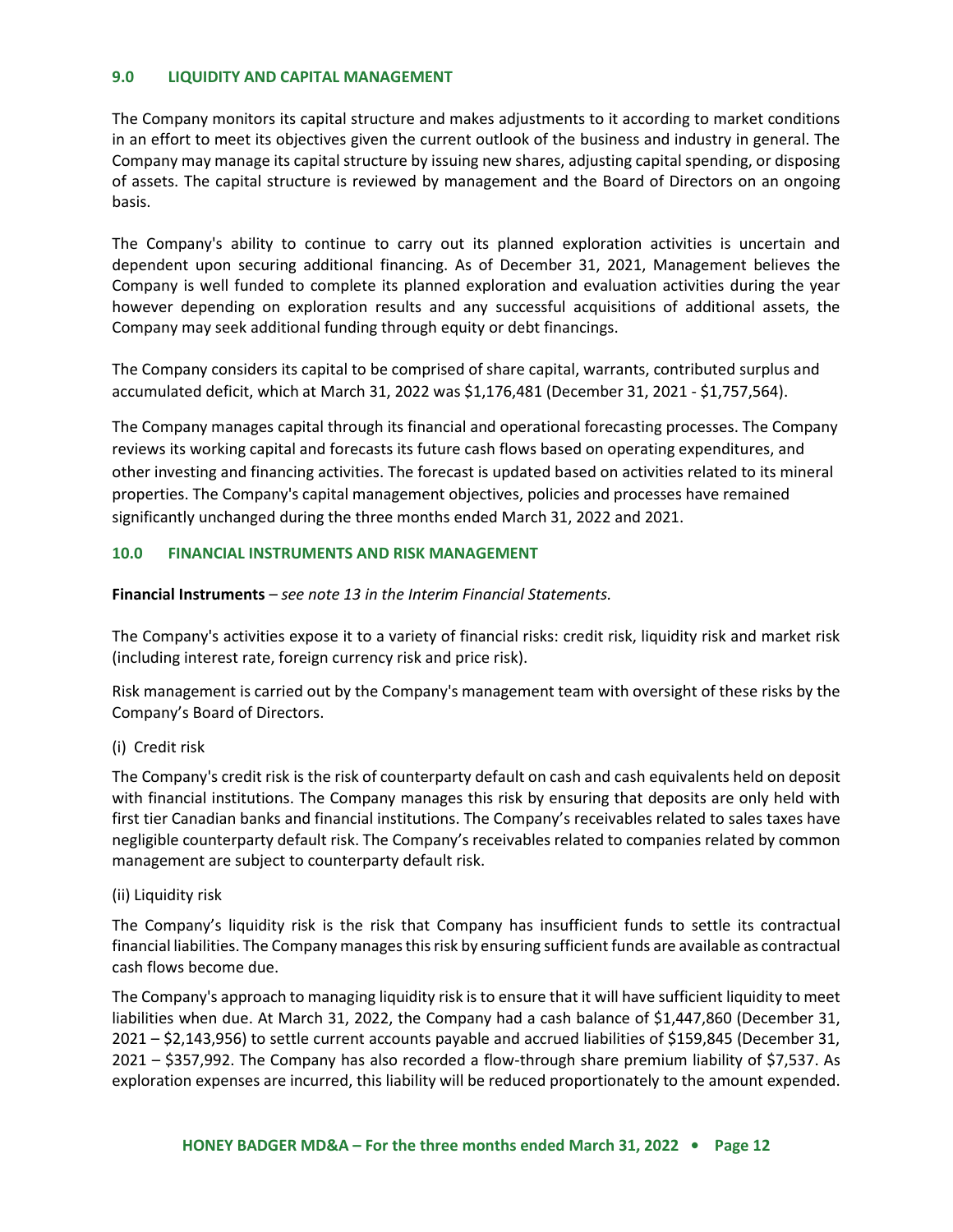Nearly all of the Company's financial liabilities have contractual maturities of less than 30 days. The flowthrough share premium liability must be cured by December 31, 2022.

(iii) Market risk

The Company's market risk arises from changes in interest rates, foreign exchange rates, and commodity prices that could have an impact on profit or loss.

This includes:

- Interest rate risk is the sensitivity of the fair value or of the future cash flows of a financial instrument to changes in interest rates. The Company does not have any financial assets or liabilities that were subject to variable interest rates.
- The Company is exposed to price risk with respect to equity prices and commodity prices. Equity price risk is defined as the potential adverse impact on the Company's loss due to movements in individual equity prices or general movements in the level of the stock market. Commodity price risk is defined as the potential adverse impact and economic value due to commodity price movements and volatilities. As the Company is not a commodity producer, management believes the Company's exposure to price risk is minimal.
- Foreign currency risk is the sensitivity of the fair value or of the future cash flows of financial instruments to changes in foreign exchange rates. The Company does not have any financial assets or liabilities that were subject to variable foreign exchange rates and as such the Company is not subject to currency risk.

### **11.0 OFF-BALANCE SHEET ARRANGEMENTS**

The Company does not have any off-balance sheet arrangements.

#### **12.0 PROPOSED TRANSACTION**

The Company has no other proposed transactions pending however Management has been actively reviewing potential property acquisitions, investment and joint venture transactions and other opportunities with a view to expand the asset base of the Company.

See section 6.1 – Technical Performance and 2021 Work Program

# **13.0 CRITICAL ACCOUNTING JUDGMENTS, ESTIMATES, AND ASSUMPTIONS**

The Company's management makes judgments in its process of applying the Company's accounting policies in the preparation of its consolidated financial statements. In addition, the preparation of financial data requires that the Company's management make assumptions and estimates of effects of uncertain future events on the carrying amounts of the Company's assets and liabilities at the end of the reporting period and the reported amounts of revenues and expenses during the reporting period. Actual results may differ from those estimates as the estimation process is inherently uncertain. Estimates are reviewed on an ongoing basis based on historical experience and other factors that are considered to be relevant under the circumstances. Revisions to estimates and the resulting effects on the carrying amounts of the Company's assets and liabilities are accounted for prospectively.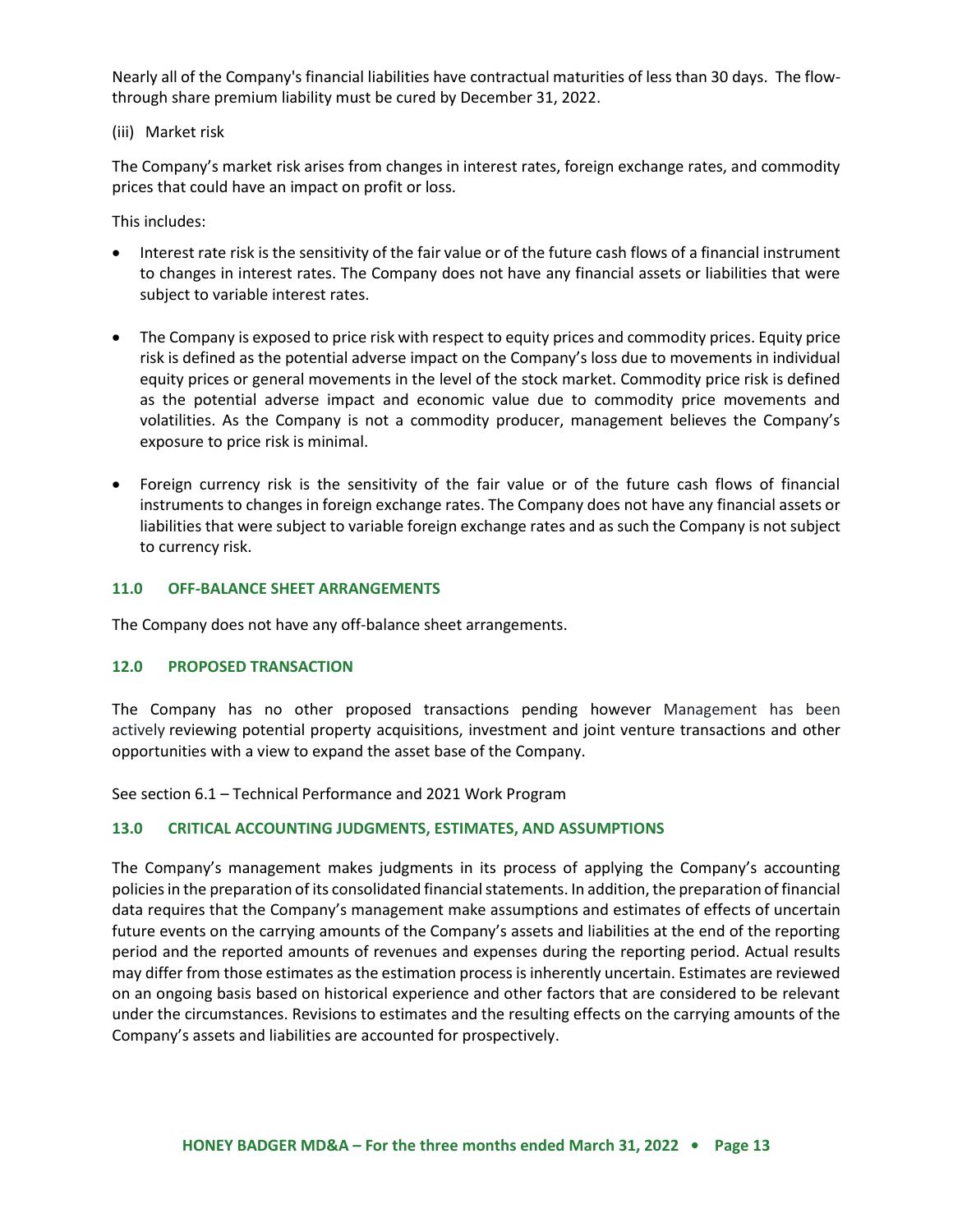Management of the Company applies assumptions and makes judgements in determining the going concern, deferred flow-through premium estimates, deferred taxes, share-based compensation, and warrant fair value estimates.

For additional details, the accounting policies, and critical judgments, estimates and assumptions applied in the preparation of the Company's consolidated financial statements are reflected in note 2 of the Annual Financial Statements.

# **14.0 NEW ACCOUNTING STANDARDS**

### **Basis of Consolidation**

The Company's consolidated financial statements include the accounts of the Company, and its wholly owned subsidiaries, 606596 Alberta Ltd., The Thunder Bay Silver & Cobalt Corp., and 2815210 Ontario Inc.

Subsidiaries consist of entities over which the Company is exposed to, or has rights to, variable returns as well as the ability to affect those returns through the power to direct the relevant activities of the entity. Subsidiaries are fully consolidated from the date control is transferred to the Company and are deconsolidated from the date control ceases. The consolidated financial statements include all the assets, liabilities, revenues, expenses and cash flows of the Company and its subsidiaries after eliminating interentity balances and transactions.

# **Adoption of New Accounting Standards**

Certain pronouncements have been issued by the IASB or the IFRIC that are effective for accounting periods on or after January 1, 2022. The Company has reviewed these updated standards and determined that none of these updates are applicable or consequential to the Company and have been excluded from discussion within this MD&A and the Interim Financial Statements.

# **15.0 INCOME TAX STATUS**

See note 12 *in the Annual Financial Statements for the year ended December 31, 2021.*

# **16.0 SHARE CAPITAL: common shares, warrants and stock options**

Activity in the Company's equity accounts is more fully described in note 9 of the Interim Financial Statements.

There were 177,688,639 common shares outstanding as of March 31, 2022 and the issued share capital was \$17,056,261.

- $(i)$  There were no issuances of shares or warrants during Q1/2022.
- (ii) The following table reflects the warrants issued and outstanding as at March 31, 2022:

| Date of issue   | <b>Expiry date</b> | Weighted<br>Average<br><b>Exercise</b><br>price | Number of<br>warrants | Remaining<br>life (years) |
|-----------------|--------------------|-------------------------------------------------|-----------------------|---------------------------|
| August 21, 2020 | August 21, 2022    | \$0.05                                          | 12,125,000            | 0.39                      |
| July 2, 2021    | July 2, 2023       | \$0.15                                          | 114,926               | 1.25                      |
| March 18, 2021  | March 18, 2024     | \$0.10                                          | 21,428,571            | 1.96                      |
|                 |                    | \$0.08                                          | 33,668,497            |                           |

**HONEY BADGER MD&A – For the three months ended March 31, 2022 • Page 14**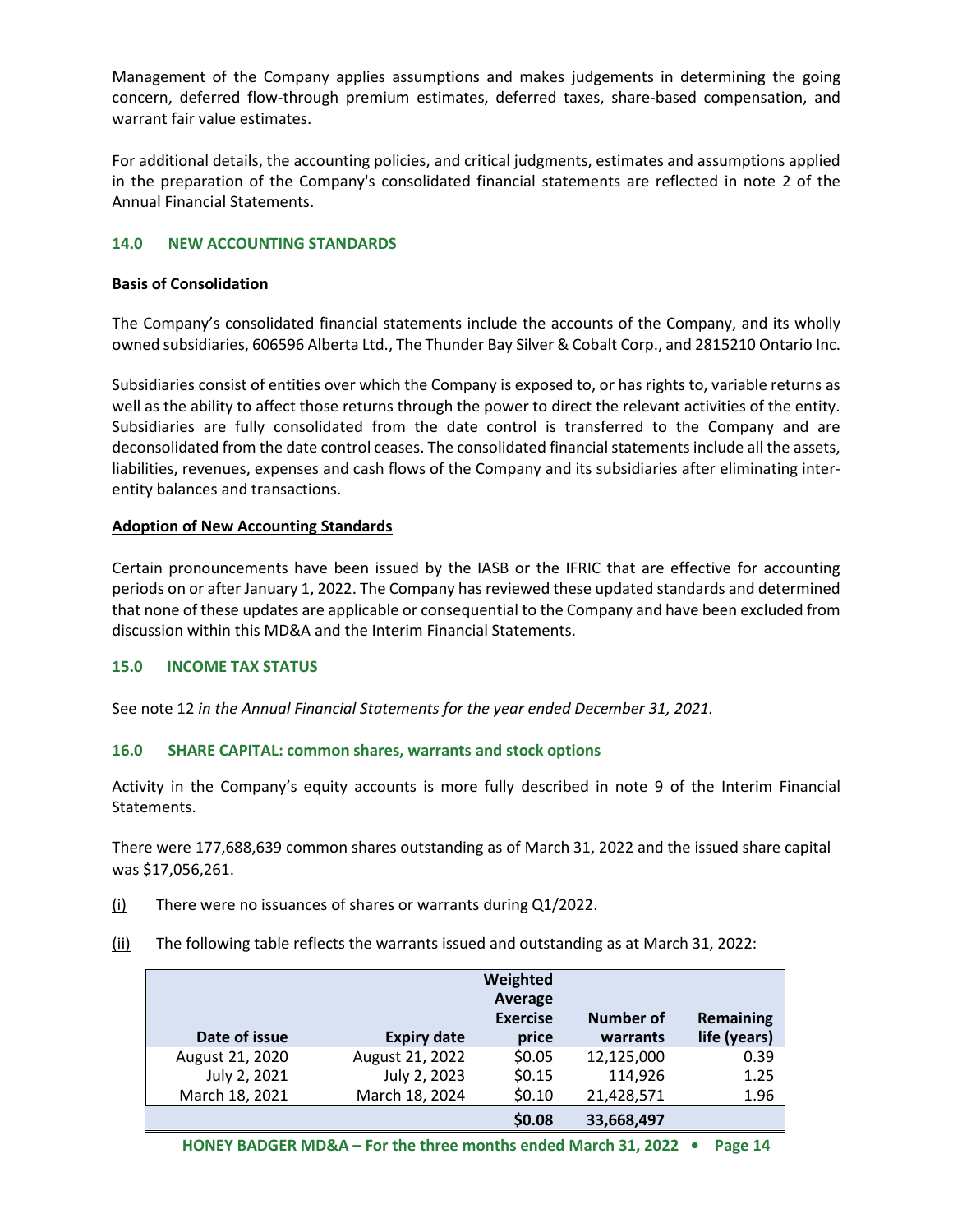(iii) The Company has a stock option plan (the "Plan") pursuant to which the Company's Board of Directors may grant incentive stock options to directors, officers, employees and consultants at the discretion of the Board of Directors. The exercise price of the options cannot be less than the closing price of the Company's shares on the trading day preceding the date of grant and the maximum term of any option cannot exceed five years. The Board, in accordance with applicable Exchange or other regulatory requirements, if any, will determined the vesting period. There is no minimum vesting period unless the optionee is engaged in investor relation activities. The maximum aggregate number of common shares under option at any time under the Plan cannot exceed 10% of the issued shares. The fair value of the share-based compensation is recognized as contributed surplus upon vesting.

There were no new stock options granted during the reporting period and the following table reflects the stock options outstanding as of March 31, 2022:

| <b>Outstanding</b><br>options | <b>Options</b><br>exercisable | <b>Exercise</b><br>price | <b>Expiry date</b> | Weighted<br>average<br>life<br>(years) |
|-------------------------------|-------------------------------|--------------------------|--------------------|----------------------------------------|
| 675,000                       | 675,000                       | \$0.10                   | August 20, 2023    | 1.39                                   |
| 100,000                       | 100,000                       | \$0.07                   | November 1, 2024   | 2.59                                   |
| 2,900,000                     | 2,900,000                     | \$0.06                   | August 28, 2025    | 3.41                                   |
| 250,000                       | 250,000                       | \$0.08                   | February 11, 2026  | 3.87                                   |
| 300,000                       | 300,000                       | \$0.10                   | February 19, 2026  | 3.87                                   |
| 6,175,000                     | 6,175,000                     | \$0.125                  | March 23, 2026     | 3.97                                   |
| 1,500,000                     | 500,000                       | \$0.08                   | August 3,2026      | 4.34                                   |
| 750,000                       | 250,000                       | \$0.065                  | October 28,2026    | 4.57                                   |
| 4,809,800                     | 1,603,267                     | \$0.075                  | December 30, 2026  | 4.75                                   |
| 17,459,800                    | 12,753,267                    | \$0.09                   |                    |                                        |

# **17.0 COMMITMENTS AND PROVISION**

(i) Flow-through expenditure commitments: from time to time, the Company completes flow-through share financings that involve a commitment to incur Canadian Exploration Expenditures ("CEE") prior to the end of specific calendar years and to renounce the CEE tax deductions to the subscribers. From the flow-through funding raised in 2021, the Company must incur a remaining \$22,607 of CEE to meet its commitment to those subscribers. Work programs with projected costs in excess of this amount, are planned for the coming months.

Upon review of the Company's 2011 and 2014 flow-through financings, the Company has determined through historical audits by the Canada Revenue Agency and the Company's independent auditors, that it may continue to have a shortfall on previously renounced flow-through financings and has recorded a provision of \$298,031 for shareholder identification.

(ii) Since January 2021, the Company has retained Chad Williams to serve as Chairman of the Company. His base fee is \$25,000 per month and he is eligible to participate in the Company's stock option plan. Certain success fees may also be payable, at the discretion of the Board of Directors and early termination of the contract and/or a change of control transaction may result in an additional compensation payout of up to 24 months base fees plus bonus fees.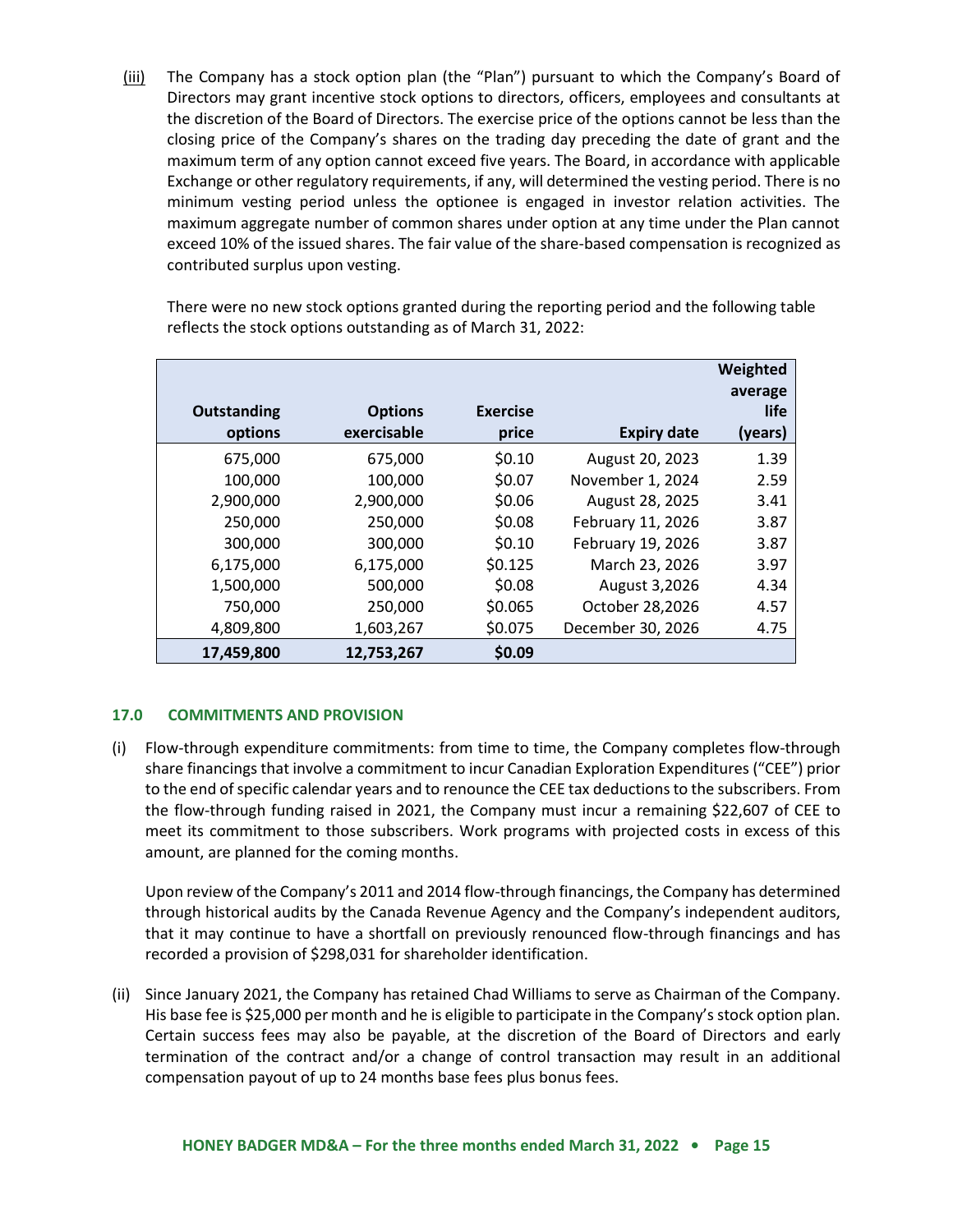(iii) Since February 2021, the Company has retained Grove to provide corporate services (the "Services") to the Company including those provided by the Chief Financial Officer ("CFO") and Corporate Secretary. The fees paid for the Service is \$7,000 per month. This contract is renewable annually with an early termination penalty of two months' fees.

#### **18.0 OUTSTANDING SHARE DATA**

As of May 26, 2022, the number of common shares outstanding or issuable pursuant to option and warrant entitlements is as follows:

| As at             | <b>Common Shares</b> | <b>Warrants</b> | <b>Stock Options</b> | <b>Fully Diluted</b> |
|-------------------|----------------------|-----------------|----------------------|----------------------|
| December 31, 2020 | 94,853,224           | 18,995,596      | 6,575,000            | 120,423,820          |
| December 31, 2021 | 177,688,639          | 33,668,497      | 17,459,800           | 228,816,936          |
| May 26, 2022      | 177,688,639          | 33,668,497      | 17,459,800           | 228,816,936          |

# **19.0 CONTROLS**

### **19.1 INTERNAL CONTROLS OVER FINANCIAL REPORTING**

Due to the small size of the Company's finance department, there are a limited number of personnel handling accounting and financial matters and as a result, there is a lack of segregation of duties. Management believes that it has designed sufficient compensating internal controls to mitigate these limitations, including dual signatories on all cheques. Additional internal controls include audit committee and senior management review and oversight.

#### **20.0 OTHER RISKS**

Risk factors that must be considered in achieving the Company's business objectives include the risk that exploration or joint venture activities may not result in the discovery of minerals or definition of any mineral resources or reserves, that significant expenses could be required to define mineral reserves, that environmental, land title and competitive issues may prevent the development of any mineral reserves, and that the Company or its prospective joint venture partners may fail to generate adequate funding to develop mineral reserves.

The Company accepts the risks which are inherent to mineral exploration programs, venturing into certain joint venture relationships, and the exposure to the cyclical nature of mineral prices. The Company relies on the geological and industry expertise of its Toronto-based management team and engages subcontractors to complete certain aspects of its exploration and acquisition programs.

An investment in the securities of the Company is highly speculative and involves numerous and significant risks and should be undertaken only by investors whose financial resources are sufficient to enable them to assume such risks and who have no need for immediate liquidity in their investment. Prospective investors should carefully consider the risk factors described below.

# • *Exploration Stage Company and Exploration Risks*

The Company is a junior resource company focused primarily on the acquisition and exploration of mineral properties located in Canada. The properties of the Company have no established reserves. There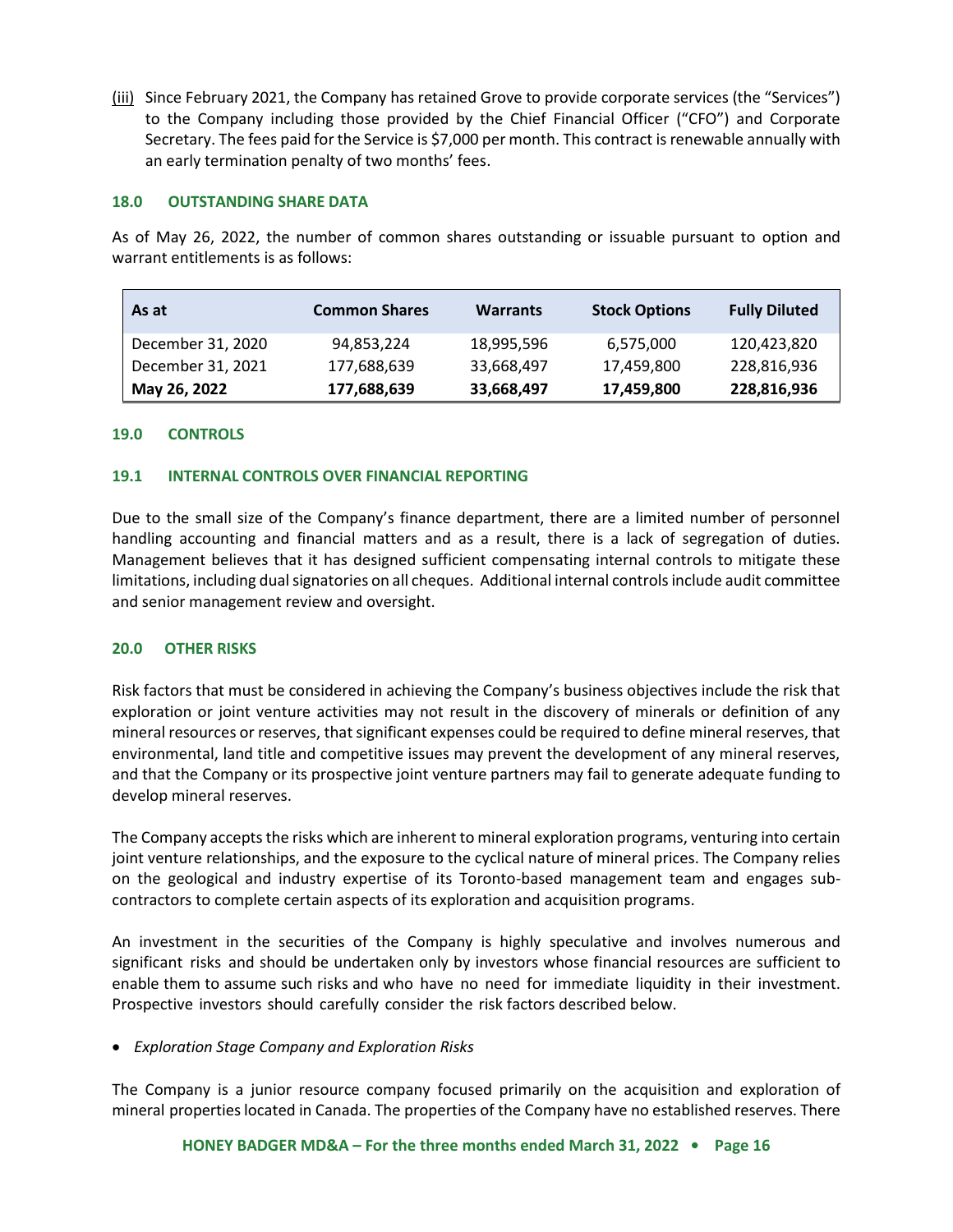is no assurance that any of the projects can be mined profitably. Accordingly, it is not assured that the Company will realize any profits in the short to medium term, if at all. Any profitability in the future from the business of the Company will be dependent upon developing and commercially mining an economic deposit of minerals, which in itself is subject to numerous risk factors. The exploration and development of mineral deposits involve a high degree of financial risk over a significant period of time that even a combination of management's careful evaluation, experience and knowledge may not eliminate. While discovery of ore-bearing structures may result in substantial rewards, few properties that are explored are ultimately developed into producing mines. Major expenses may be required to establish reserves by drilling and to construct mining and processing facilities at a particular site. It is impossible to ensure that the current exploration program of the Company will result in profitable commercial mining operations. The profitability of the Company's operations will be, in part, directly related to the cost and success ofits exploration and development programs, which may be affected by a number of factors. Substantial expenditures are required to establish reserves that are sufficient to commercially mine some of the Company's properties and to construct complete and install mining and processing facilities on those properties that are actually mined and developed.

# • *No History of Profitability*

The Company is an exploration stage company with no history of profitability. There can be no assurance that the operations of the Company will be profitable in the future. The Company has limited financial resources and will require additional financing to further explore, develop, acquire, retain and engage in commercial production on its property interests and, if financing is unavailable for any reason, the Company may become unable to acquire and retain its mineral concessions and carry out its business plan.

# • *Government Regulations*

The Company's exploration operations are subject to government legislation, policies and controls relating to prospecting, development, production, environmental protection, mining taxes and labor standards. In order for the Company to carry out its mining activities, its exploitation must be kept current. There is no guarantee that the Company's exploitation will be extended or that new exploitation will be granted. In addition, such exploitation could be changed and there can be no assurances that any application to renew any existing will be approved. The Company may be required to contribute to the cost of providing the required infrastructure to facilitate the development of its properties. The Company will also have to obtain and comply with permits and that may contain specific conditions concerning operating procedures, water use, waste disposal, spills, environmental studies, abandonment and restoration plans and financial assurances. There can be no assurance that the Company will be able to comply with any such conditions.

# • *Market Fluctuation and Commercial Quantities*

The market for minerals is influenced by many factors beyond the control of the Company such as changing production costs, the supply and demand for minerals, the rate of inflation, the inventory of mineral producing companies, the international economic and political environment, changes in international investment patterns, global or regional consumption patterns, costs of substitutes, currency availability and exchange rates, interest rates, speculative activities in connection with minerals, and increased production due to improved mining and production methods. The metals industry in general is intensely competitive and there is no assurance that, even if commercial quantities and qualities of metals are discovered, a market will exist for the profitable sale of such metals. Commercial viability of precious and base metals and other mineral deposits may be affected by other factors that are beyond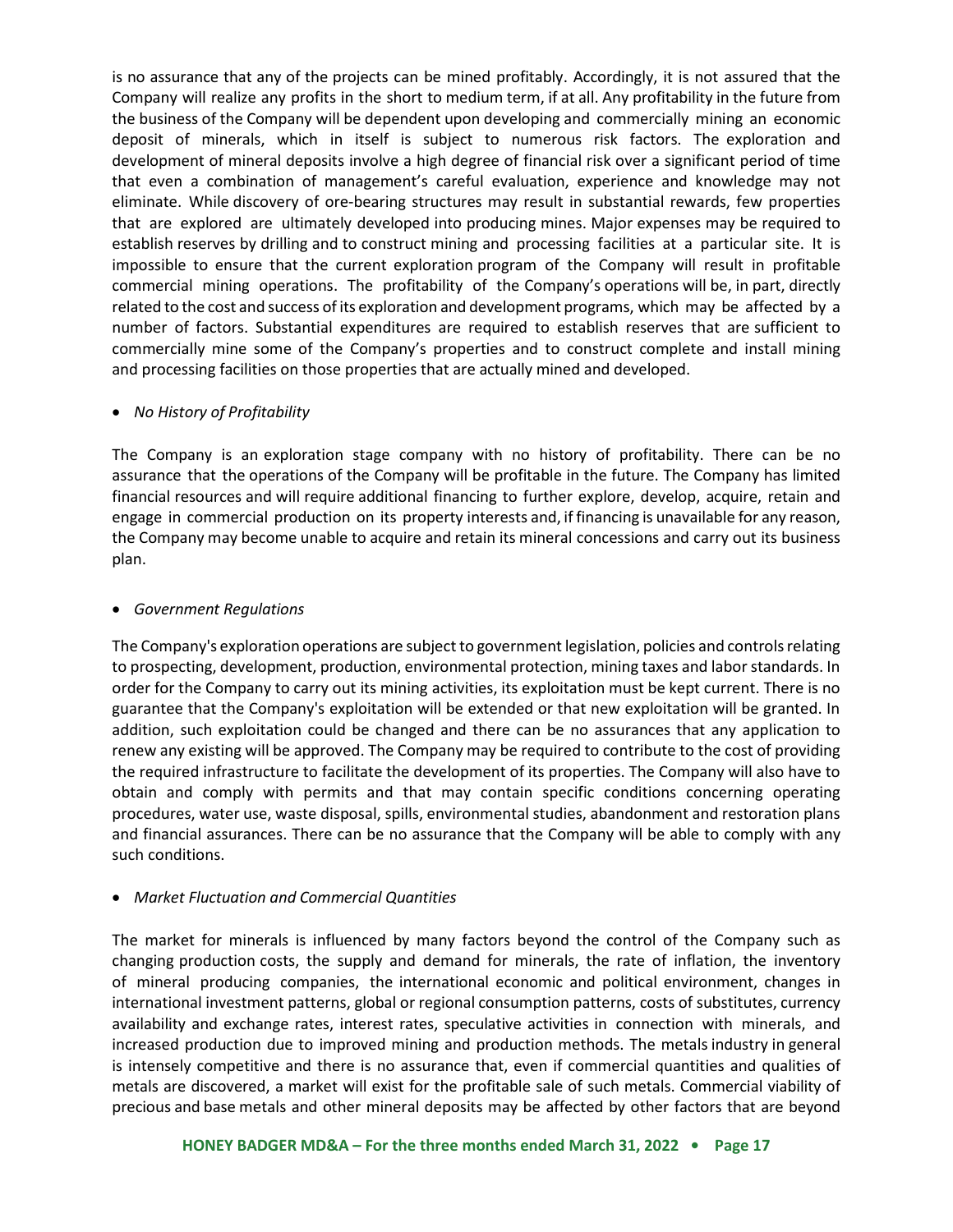the Company's control including particular attributes of the deposit such as its size, quantity and quality, the cost of mining and processing, proximity to infrastructure and the availability of transportation and sources of energy, financing, government legislation and regulations including those relating to prices, taxes, royalties, land tenure, land use, import and export restrictions, exchange controls, restrictions on production, as well as environmental protection. It is impossible to assess with certainty the impact of various factors that may affect commercial viability so that any adverse combination of such factors may result in the Company not receiving an adequate return on invested capital.

# • *Mining Risks and Insurance*

The Company is subject to risks normally encountered in the mining industry, such as unusual or unexpected geological formations, cave-ins or flooding. The Company may become subject to liability for pollution, damage to life or property and other hazards of mineral exploration against which it or the operator if its exploration programs cannot insure or against which it or such operator may elect not to insure because of high premium costs or other reasons. Payment of such liabilities would reduce funds available for acquisition of mineral prospects or exploration and development and would have a material adverse effect on the financial position of the Company.

# • *Environmental Protection*

The mining and mineral processing industries are subject to extensive governmental regulations for the protection of the environment, including regulations relating to air and water quality, mine reclamation, solid and hazardous waste handling and disposal and the promotion of occupational health and safety, which may adversely affect the Company or require it to expend significant funds.

• *Capital Investment*

The ability of the Company to continue exploration and development of its property interests will be dependent upon its ability to raise significant additional financing. There is no assurance that adequate financing will be available to the Company or that the terms of such financing will be. Should the Company not be able to obtain such financing, its properties may be lost entirely.

# • *Conflicts of Interest*

Certain of the directors and officers of the Company may also serve as directors and officers of other companies involved in base and precious metal exploration and development and consequently, the possibility of conflict exists. Any decisions made by such directors involving the Company will be made in accordance with the duties and obligations of directors to deal fairly and in good faith with the Company

and such other companies. In addition, such directors will declare, and refrain from voting on, any matters in which they may have a conflict of interest.

# • *Current Global Financial Conditions*

Current global financial conditions have been characterized by increased volatility, declining liquidity and the exit of a number of traditional investors from public markets. Access to public financing has been made more challenging by a global contraction of commercial and consumer credit markets. The ensuing decline in consumption has led to a marked erosion of investor confidence and risk tolerance. A major consequence/contributor to these factors may be seen in the unparalleled number of established